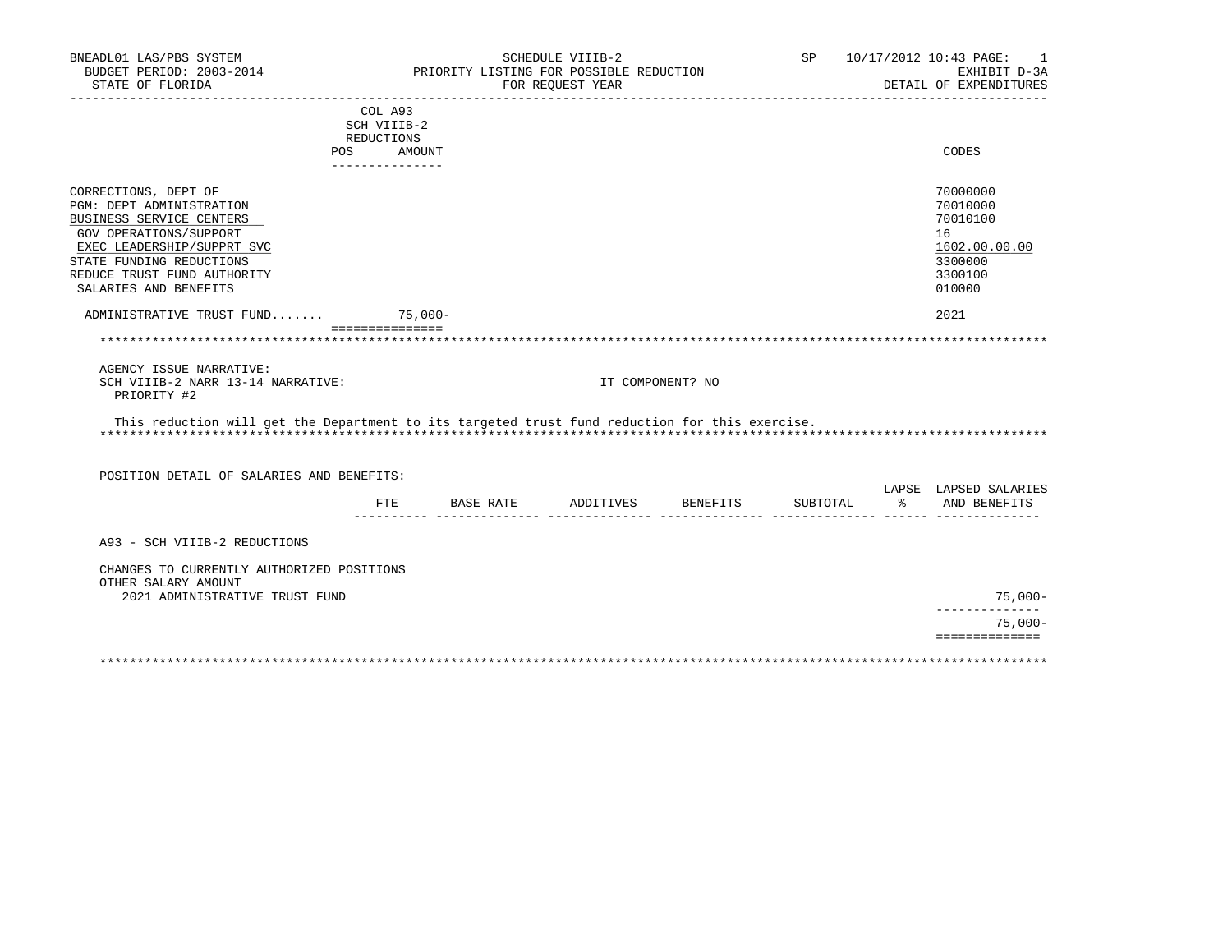| BNEADL01 LAS/PBS SYSTEM<br>BUDGET PERIOD: 2003-2014<br>STATE OF FLORIDA |                           | SCHEDULE VIIIB-2<br>PRIORITY LISTING FOR POSSIBLE REDUCTION<br>FOR REOUEST YEAR                | SP <sub>2</sub> | 10/17/2012 10:43 PAGE:<br>2<br>EXHIBIT D-3A<br>DETAIL OF EXPENDITURES |
|-------------------------------------------------------------------------|---------------------------|------------------------------------------------------------------------------------------------|-----------------|-----------------------------------------------------------------------|
|                                                                         | COL A93                   |                                                                                                |                 |                                                                       |
|                                                                         | SCH VIIIB-2               |                                                                                                |                 |                                                                       |
|                                                                         | REDUCTIONS                |                                                                                                |                 |                                                                       |
| <b>POS</b>                                                              | AMOUNT<br>--------------- |                                                                                                |                 | CODES                                                                 |
| CORRECTIONS, DEPT OF                                                    |                           |                                                                                                |                 | 70000000                                                              |
| PGM: DEPT ADMINISTRATION                                                |                           |                                                                                                |                 | 70010000                                                              |
| EXECUTIVE DIR/SUPPORT SVCS                                              |                           |                                                                                                |                 | 70010200                                                              |
| GOV OPERATIONS/SUPPORT                                                  |                           |                                                                                                |                 | 16                                                                    |
| EXEC LEADERSHIP/SUPPRT SVC                                              |                           |                                                                                                |                 | 1602.00.00.00                                                         |
| FEDERAL FUNDING REDUCTIONS                                              |                           |                                                                                                |                 | 3200000                                                               |
| REDUCE FEDERAL FUNDING                                                  |                           |                                                                                                |                 | 3200010                                                               |
| SPECIAL CATEGORIES                                                      |                           |                                                                                                |                 | 100000                                                                |
| TRANSFER TO GEN REV FUND                                                |                           |                                                                                                |                 | 103088                                                                |
| FEDERAL GRANTS TRUST FUND                                               | $500,000 -$               |                                                                                                |                 | 2261                                                                  |
|                                                                         | ===============           |                                                                                                |                 |                                                                       |
|                                                                         |                           |                                                                                                |                 |                                                                       |
| AGENCY ISSUE NARRATIVE:                                                 |                           |                                                                                                |                 |                                                                       |
| SCH VIIIB-2 NARR 13-14 NARRATIVE:<br>PRIORITY #2                        |                           | IT COMPONENT? NO                                                                               |                 |                                                                       |
|                                                                         |                           | This reduction will get the Department to its targeted trust fund reduction for this exercise. |                 |                                                                       |
|                                                                         |                           |                                                                                                |                 |                                                                       |
| STATE FUNDING REDUCTIONS                                                |                           |                                                                                                |                 | 3300000                                                               |
| REDUCE TRUST FUND AUTHORITY                                             |                           |                                                                                                |                 | 3300100                                                               |
| SALARIES AND BENEFITS                                                   |                           |                                                                                                |                 | 010000                                                                |
| ADMINISTRATIVE TRUST FUND 261,817-                                      |                           |                                                                                                |                 | 2021                                                                  |
|                                                                         | ===============           |                                                                                                |                 |                                                                       |
| AGENCY ISSUE NARRATIVE:                                                 |                           |                                                                                                |                 |                                                                       |
| SCH VIIIB-2 NARR 13-14 NARRATIVE:<br>PRIORITY #1                        |                           | IT COMPONENT? NO                                                                               |                 |                                                                       |
|                                                                         |                           | This reduction will get the Department to its targeted trust fund reduction for this exercise. |                 |                                                                       |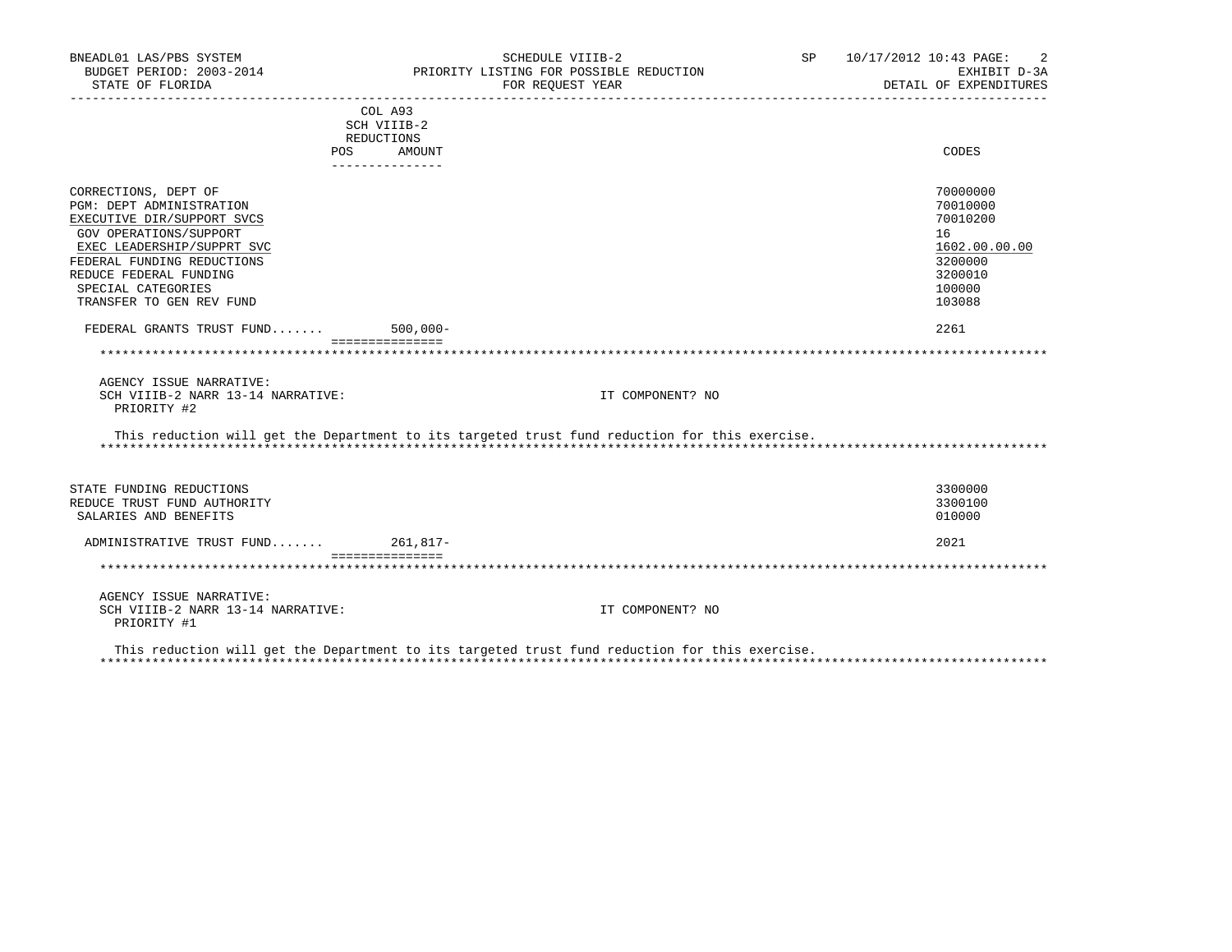| BNEADL01 LAS/PBS SYSTEM<br>BUDGET PERIOD: 2003-2014<br>STATE OF FLORIDA                                                                                                                           |                                                |           | SCHEDULE VIIIB-2<br>PRIORITY LISTING FOR POSSIBLE REDUCTION<br>FOR REOUEST YEAR |          | SP 10/17/2012 10:43 PAGE: 3<br>EXHIBIT D-3A<br>DETAIL OF EXPENDITURES         |
|---------------------------------------------------------------------------------------------------------------------------------------------------------------------------------------------------|------------------------------------------------|-----------|---------------------------------------------------------------------------------|----------|-------------------------------------------------------------------------------|
| POS                                                                                                                                                                                               | COL A93<br>SCH VIIIB-2<br>REDUCTIONS<br>AMOUNT |           |                                                                                 |          | CODES                                                                         |
| CORRECTIONS, DEPT OF<br>PGM: DEPT ADMINISTRATION<br>EXECUTIVE DIR/SUPPORT SVCS<br>GOV OPERATIONS/SUPPORT<br>EXEC LEADERSHIP/SUPPRT SVC<br>STATE FUNDING REDUCTIONS<br>REDUCE TRUST FUND AUTHORITY | . _ _ _ _ _ _ _ _ _ _ _ _ _ _                  |           |                                                                                 |          | 70000000<br>70010000<br>70010200<br>16<br>1602.00.00.00<br>3300000<br>3300100 |
| POSITION DETAIL OF SALARIES AND BENEFITS:                                                                                                                                                         |                                                |           |                                                                                 |          | LAPSE LAPSED SALARIES                                                         |
|                                                                                                                                                                                                   | FTE                                            | BASE RATE | ADDITIVES BENEFITS                                                              | SUBTOTAL | % AND BENEFITS                                                                |
| A93 - SCH VIIIB-2 REDUCTIONS                                                                                                                                                                      |                                                |           |                                                                                 |          |                                                                               |
| CHANGES TO CURRENTLY AUTHORIZED POSITIONS<br>OTHER SALARY AMOUNT<br>2021 ADMINISTRATIVE TRUST FUND                                                                                                |                                                |           |                                                                                 |          | 261,817-                                                                      |
|                                                                                                                                                                                                   |                                                |           |                                                                                 |          | $261.817 -$<br>==============                                                 |
|                                                                                                                                                                                                   |                                                |           |                                                                                 |          |                                                                               |
| TOTAL: EXEC LEADERSHIP/SUPPRT SVC<br>BY FUND TYPE                                                                                                                                                 |                                                |           |                                                                                 |          | 1602.00.00.00                                                                 |
|                                                                                                                                                                                                   | ===============                                |           |                                                                                 |          | 2000                                                                          |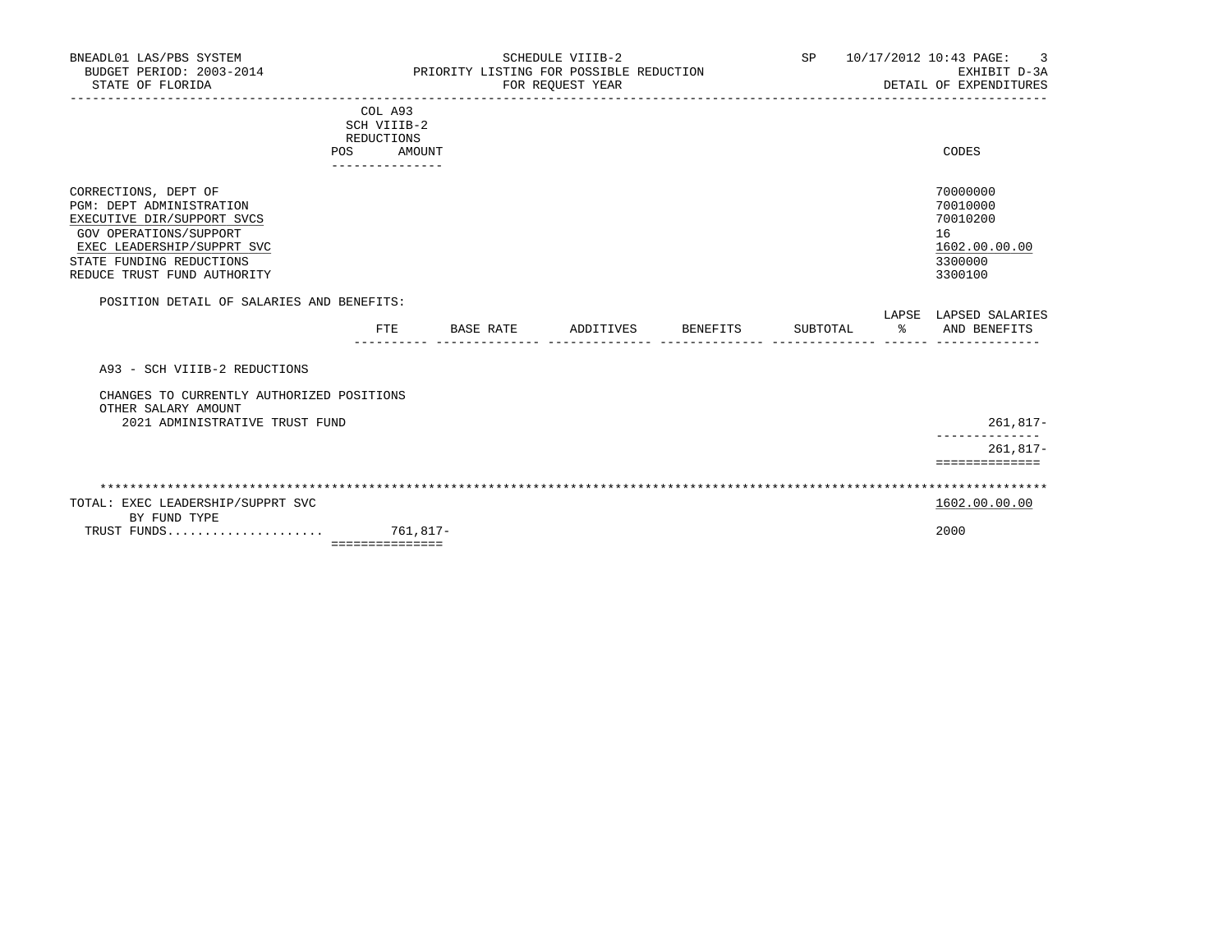| BNEADL01 LAS/PBS SYSTEM<br>BUDGET PERIOD: 2003-2014<br>STATE OF FLORIDA                                                                                                                                                             |                                                                       | SCHEDULE VIIIB-2<br>PRIORITY LISTING FOR POSSIBLE REDUCTION<br>FOR REOUEST YEAR                                    | SP | 10/17/2012 10:43 PAGE:<br>$\overline{4}$<br>EXHIBIT D-3A<br>DETAIL OF EXPENDITURES                           |
|-------------------------------------------------------------------------------------------------------------------------------------------------------------------------------------------------------------------------------------|-----------------------------------------------------------------------|--------------------------------------------------------------------------------------------------------------------|----|--------------------------------------------------------------------------------------------------------------|
|                                                                                                                                                                                                                                     | COL A93<br>SCH VIIIB-2<br>REDUCTIONS<br>POS AMOUNT<br>--------------- |                                                                                                                    |    | CODES                                                                                                        |
| CORRECTIONS, DEPT OF<br>PGM: SECURITY/INSTIT OPER<br>ADULT MALE CUSTODY OPER<br>PUBLIC PROTECTION<br>ADULT PRISONS<br>FEDERAL FUNDING REDUCTIONS<br>REDUCE FEDERAL FUNDING<br>OPERATING CAPITAL OUTLAY<br>FEDERAL GRANTS TRUST FUND | $250,000-$                                                            |                                                                                                                    |    | 70000000<br>70030000<br>70031100<br>12 <sup>°</sup><br>1206.00.00.00<br>3200000<br>3200010<br>060000<br>2261 |
|                                                                                                                                                                                                                                     | ----------------                                                      |                                                                                                                    |    |                                                                                                              |
| AGENCY ISSUE NARRATIVE:<br>SCH VIIIB-2 NARR 13-14 NARRATIVE:<br>PRIORITY #2                                                                                                                                                         |                                                                       | IT COMPONENT? NO<br>This reduction will get the Department to its targeted trust fund reduction for this exercise. |    |                                                                                                              |
| PROGRAM REDUCTIONS<br>REMAINING SENTENCE ONE YEAR OR<br>MORE<br>SALARIES AND BENEFITS                                                                                                                                               |                                                                       |                                                                                                                    |    | 33V0000<br>33V0010<br>010000                                                                                 |
| GENERAL REVENUE FUND $47,771,239-$                                                                                                                                                                                                  | ===============                                                       |                                                                                                                    |    | 1000                                                                                                         |
| OTHER PERSONAL SERVICES<br>GENERAL REVENUE FUND 541,625-                                                                                                                                                                            | ================                                                      |                                                                                                                    |    | 030000<br>1000                                                                                               |
| <b>EXPENSES</b>                                                                                                                                                                                                                     |                                                                       |                                                                                                                    |    | 040000                                                                                                       |
| GENERAL REVENUE FUND $2,591,826-$                                                                                                                                                                                                   |                                                                       |                                                                                                                    |    | 1000                                                                                                         |
| OPERATING CAPITAL OUTLAY                                                                                                                                                                                                            | ===============                                                       |                                                                                                                    |    | 060000                                                                                                       |
| GENERAL REVENUE FUND 37,527-                                                                                                                                                                                                        | ----------------                                                      |                                                                                                                    |    | 1000                                                                                                         |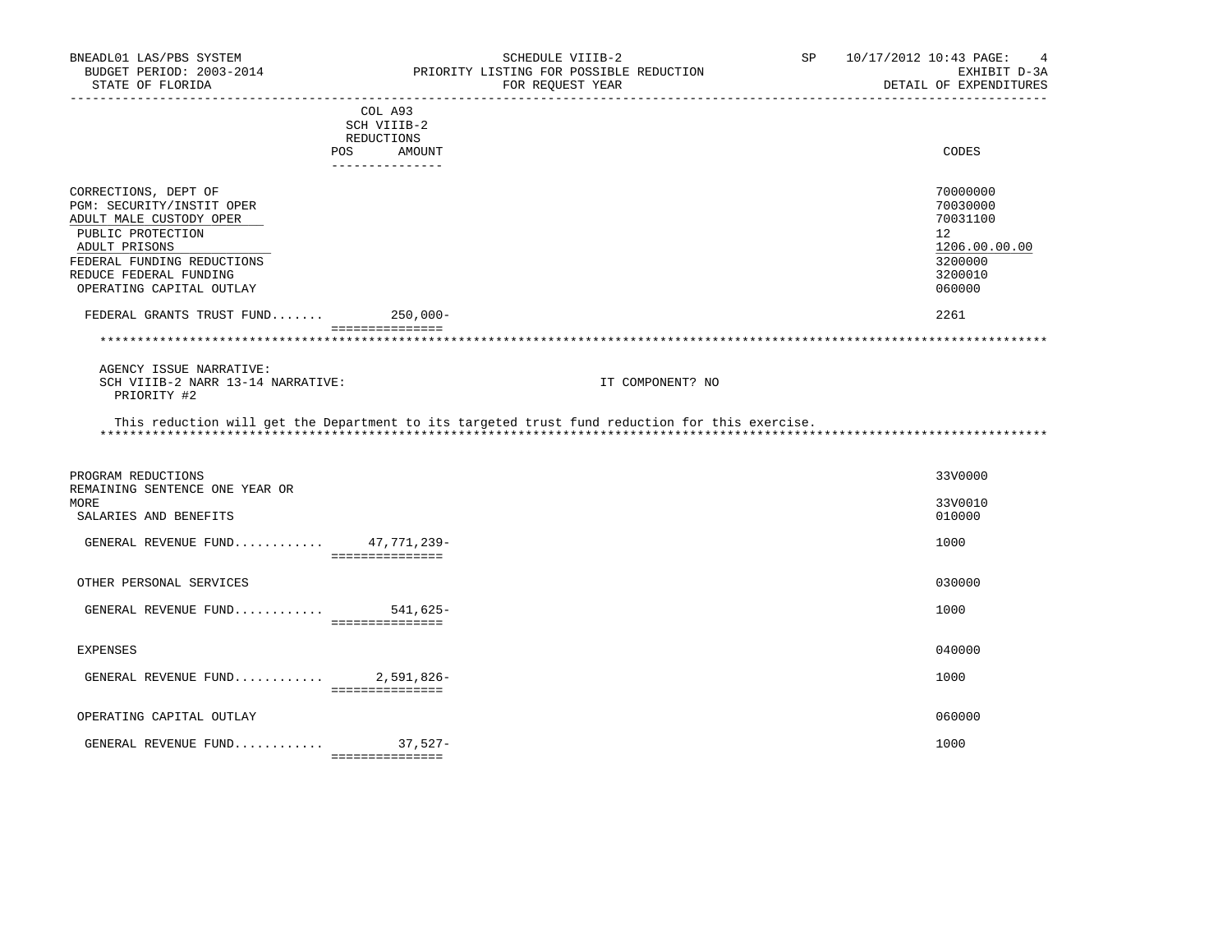| STATE OF FLORIDA                                                                                                                                                                                    | FOR REQUEST YEAR | DETAIL OF EXPENDITURES                                                                  |
|-----------------------------------------------------------------------------------------------------------------------------------------------------------------------------------------------------|------------------|-----------------------------------------------------------------------------------------|
| COL A93<br>SCH VIIIB-2<br>REDUCTIONS<br>POS<br>. _ _ _ _ _ _ _ _ _ _ _ _ _ _                                                                                                                        | AMOUNT           | CODES                                                                                   |
| CORRECTIONS, DEPT OF<br>PGM: SECURITY/INSTIT OPER<br>ADULT MALE CUSTODY OPER<br>PUBLIC PROTECTION<br>ADULT PRISONS<br>PROGRAM REDUCTIONS<br>REMAINING SENTENCE ONE YEAR OR<br>MORE<br>FOOD PRODUCTS |                  | 70000000<br>70030000<br>70031100<br>12<br>1206.00.00.00<br>33V0000<br>33V0010<br>070000 |
| GENERAL REVENUE FUND 3,183,070-<br>===============                                                                                                                                                  |                  | 1000                                                                                    |
| SPECIAL CATEGORIES<br>CONTRACTED SERVICES                                                                                                                                                           |                  | 100000<br>100777                                                                        |
| GENERAL REVENUE FUND 658,951-<br>===============                                                                                                                                                    |                  | 1000                                                                                    |
| FOOD SERVICE/PRODUCTION                                                                                                                                                                             |                  | 102025                                                                                  |

| עזדי T<br><b>GENERAL</b><br><b>REVENITE</b><br>. | - 0 0                                                  | 100L |
|--------------------------------------------------|--------------------------------------------------------|------|
|                                                  | ________________<br>_______________<br>--------------- |      |
|                                                  |                                                        |      |

## OVERTIME 102331

| GENERAL<br>REVENUE<br>$\texttt{FUND} \dots \dots \dots \dots$ | $ -$<br>-665                       | 1000 |
|---------------------------------------------------------------|------------------------------------|------|
|                                                               | _______________<br>--------------- |      |
|                                                               |                                    |      |

# SALARY INCENTIVE PAYMENTS 103290

| REVENUF<br>GENERAL<br>$\texttt{FUND} \dots \dots \dots \dots$<br>◡∸ | n n c.<br>$\overline{\phantom{a}}$<br>יי | 100 <sub>c</sub> |
|---------------------------------------------------------------------|------------------------------------------|------------------|
|                                                                     | _______________<br>________________      |                  |

## LEASE/PURCHASE/EQUIPMENT 105281

| GENERAL REVENUE FUND                  | $62,500-$ | 1000 |
|---------------------------------------|-----------|------|
|                                       |           |      |
| TOTAL: REMAINING SENTENCE ONE YEAR OR |           | 33V0 |
| MORE                                  |           |      |

 TOTAL: REMAINING SENTENCE ONE YEAR OR 33V0010 TOTAL ISSUE............. 56,122,132-

## =============== \*\*\*\*\*\*\*\*\*\*\*\*\*\*\*\*\*\*\*\*\*\*\*\*\*\*\*\*\*\*\*\*\*\*\*\*\*\*\*\*\*\*\*\*\*\*\*\*\*\*\*\*\*\*\*\*\*\*\*\*\*\*\*\*\*\*\*\*\*\*\*\*\*\*\*\*\*\*\*\*\*\*\*\*\*\*\*\*\*\*\*\*\*\*\*\*\*\*\*\*\*\*\*\*\*\*\*\*\*\*\*\*\*\*\*\*\*\*\*\*\*\*\*\*\*\*\*

 AGENCY ISSUE NARRATIVE: SCH VIIIB-2 NARR 13-14 NARRATIVE: IT COMPONENT? NO PRIORITY #3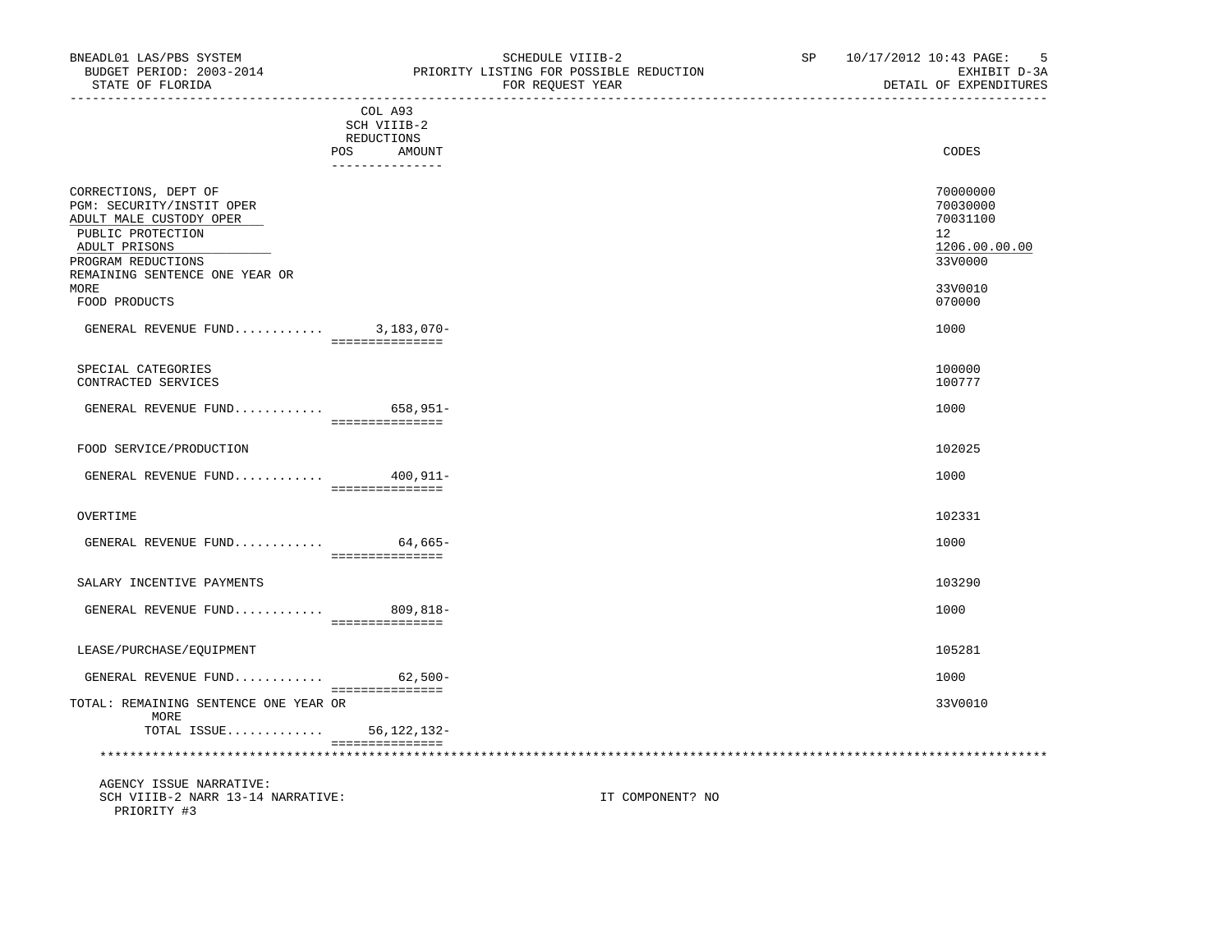|            | _______________ |       |
|------------|-----------------|-------|
| POS        | AMOUNT          | CODES |
| REDUCTIONS |                 |       |
|            | SCH VIIIB-2     |       |
|            | COL A93         |       |

| CORRECTIONS,<br>DEPT OF        | 70000000      |
|--------------------------------|---------------|
| PGM: SECURITY/INSTIT OPER      | 70030000      |
| ADULT MALE CUSTODY OPER        | 70031100      |
| PUBLIC PROTECTION              | 12            |
| ADULT PRISONS                  | 1206.00.00.00 |
| PROGRAM REDUCTIONS             | 33V0000       |
| REMAINING SENTENCE ONE YEAR OR |               |
| MORE                           | 33V0010       |

 Pursuant to Section 944.17 (3)(a), Florida Statutes, "notwithstanding the provisions of s. 948.03, only those persons who are convicted and sentenced in circuit court to a cumulative sentence of incarceration for 1 year or more, whether sentence is imposed in the same or separate circuits, may be received by the department into the state correctional system. Such persons shall be delivered to the custody of the department at such reception and classification centers as shall be provided for this purpose."

 This proposal would require changing the statute from individuals sentenced to 1 year or more being sent to Department of Corrections to only sending those with 1 year or more left to serve on their sentence. In many cases, individuals who are sentenced to 1 year or more spend a much shorter period of time in Department of Corrections custody due to credit for time served and other factors which is costly to the Department since all inmates must go through the same resource intensive process reception process, regardless of the amount of time on their sentence.

#### RECEPTION

 The Department of Corrections is statutorily mandated to provide for a reception process that fully diagnoses and assesses each and every inmate received into custody to determine his/her needs. This process ensures that inmates are correctly classified for security purposes and placed in facilities best suited to meet the individual's needs identified at intake. The process requires coordination of all units such as Security, Classification, Medical and Mental Health, and Education and Substance Abuse Services. The reception process includes verification of commitment information, medical and mental health exams, property inventory, fingerprinting, formal orientation as well as a myriad of other exams and assessments necessary to comply with statutory mandates. Generally the reception process takes several weeks to complete, but this is dependent upon the inmate's medical and/or mental health needs, which may require more detailed evaluation. All inmates entering the Department of Correction system, regardless of the time they will serve, must go through the same resource intensive reception process.

## RELEASE

 The release process serves to ensure that inmates are released only after applicable statutory requirements and transitional needs are met. This typically draws in both institutional and community based resources, ranging from the release officer to medical and mental health staff, probation officers, the courts or the Parole Commission, DCF, sheriffs offices, and various community service providers. The same resource-intensive process is applicable regardless of the period of incarceration in DOC.

 The time frame for the release process is such that when incarceration in DOC custody is less than a year the inmate will have hardly cleared the reception process before the release process begins; sometimes the two overlap. Below is a listing of the prevalent offenses for the inmates used in the proposal:

 Description Percent DRUGS, MANUFACTURE/SALE/PURCHASE 16%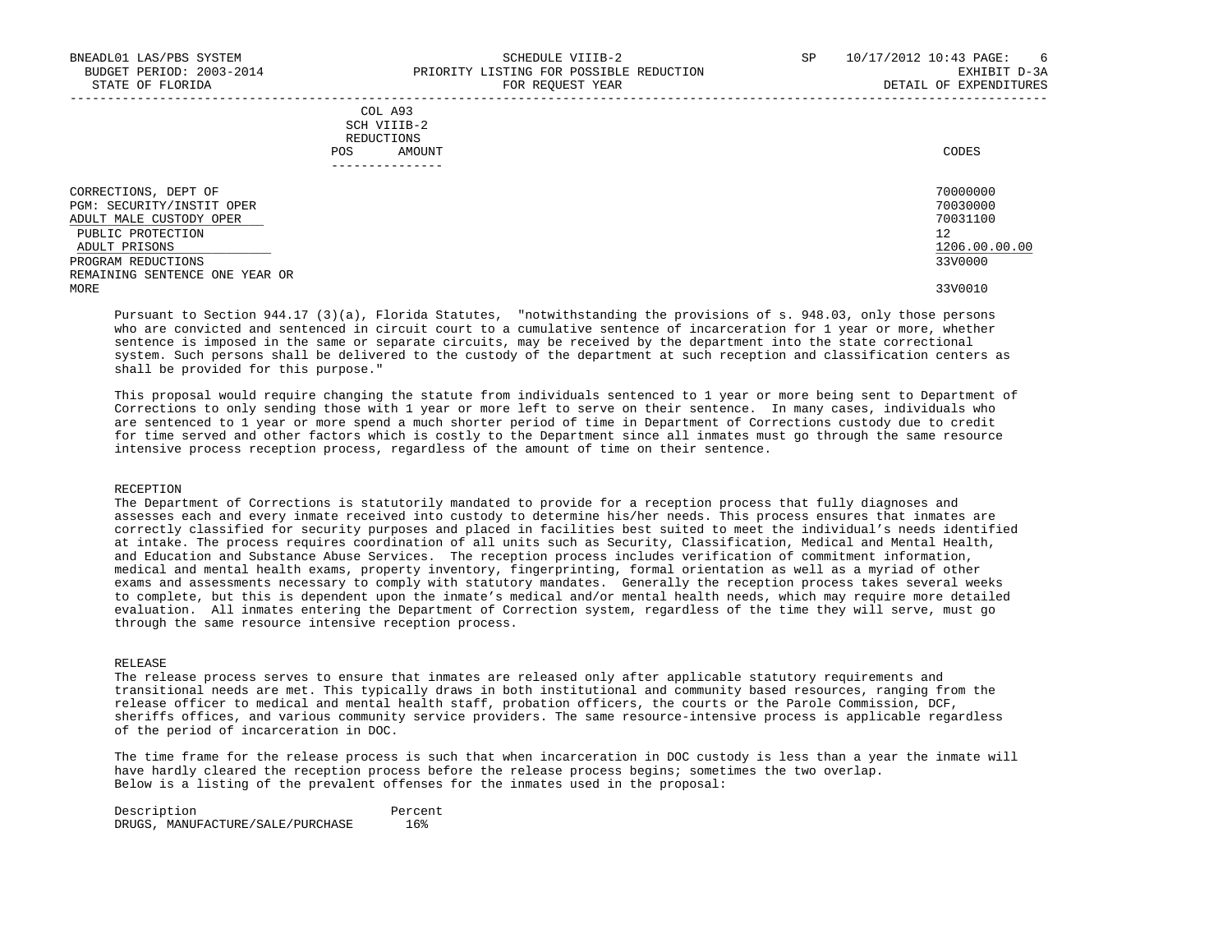| BNEADL01 LAS/PBS SYSTEM<br>BUDGET PERIOD: 2003-2014 PRIORITY LISTING FOR POSSIBLE REDUCTION<br>STATE OF FLORIDA                                                                    |                                      |                                  | SCHEDULE VIIIB-2<br>FOR REQUEST YEAR |          | SP 10/17/2012 10:43 PAGE: 7<br>EXHIBIT D-3A<br>DETAIL OF EXPENDITURES         |
|------------------------------------------------------------------------------------------------------------------------------------------------------------------------------------|--------------------------------------|----------------------------------|--------------------------------------|----------|-------------------------------------------------------------------------------|
|                                                                                                                                                                                    | COL A93<br>SCH VIIIB-2<br>REDUCTIONS |                                  |                                      |          |                                                                               |
|                                                                                                                                                                                    | POS AMOUNT<br>_______________        |                                  |                                      |          | CODES                                                                         |
| CORRECTIONS, DEPT OF<br>PGM: SECURITY/INSTIT OPER<br>ADULT MALE CUSTODY OPER<br>PUBLIC PROTECTION<br>ADULT PRISONS<br>PROGRAM REDUCTIONS<br>REMAINING SENTENCE ONE YEAR OR<br>MORE |                                      |                                  |                                      |          | 70000000<br>70030000<br>70031100<br>12<br>1206.00.00.00<br>33V0000<br>33V0010 |
| DRUGS, POSSESSION/OTHER<br>BURGLARY, STRUCTURE<br>GRAND THEFT, OTHER<br>STOLEN PROPERTY                                                                                            | 10 <sup>8</sup><br>7%<br>- 6%<br>5%  |                                  |                                      |          |                                                                               |
| BURGLARY, DWELLING<br>VIOLENT, OTHER<br>ROBBERY WITHOUT WEAPON                                                                                                                     | 5%<br>$4\%$<br>3%                    |                                  |                                      |          |                                                                               |
| ESCAPE<br>WEAPONS, POSSESSION<br>TRAFFIC, OTHER<br>FRAUDULENT PRACTICES                                                                                                            | 3%<br>3%<br>3%                       | 3%                               |                                      |          |                                                                               |
| POSITION DETAIL OF SALARIES AND BENEFITS:                                                                                                                                          |                                      |                                  |                                      |          | LAPSE LAPSED SALARIES                                                         |
|                                                                                                                                                                                    |                                      | FTE BASE RATE ADDITIVES BENEFITS |                                      | SUBTOTAL | % AND BENEFITS                                                                |
| A93 - SCH VIIIB-2 REDUCTIONS                                                                                                                                                       |                                      |                                  |                                      |          |                                                                               |
| CHANGES TO CURRENTLY AUTHORIZED POSITIONS<br>OTHER SALARY AMOUNT<br>1000 GENERAL REVENUE FUND                                                                                      |                                      |                                  |                                      |          | 47,771,239-                                                                   |
|                                                                                                                                                                                    |                                      |                                  |                                      |          | --------------<br>47,771,239-                                                 |
|                                                                                                                                                                                    |                                      |                                  |                                      |          | ==============                                                                |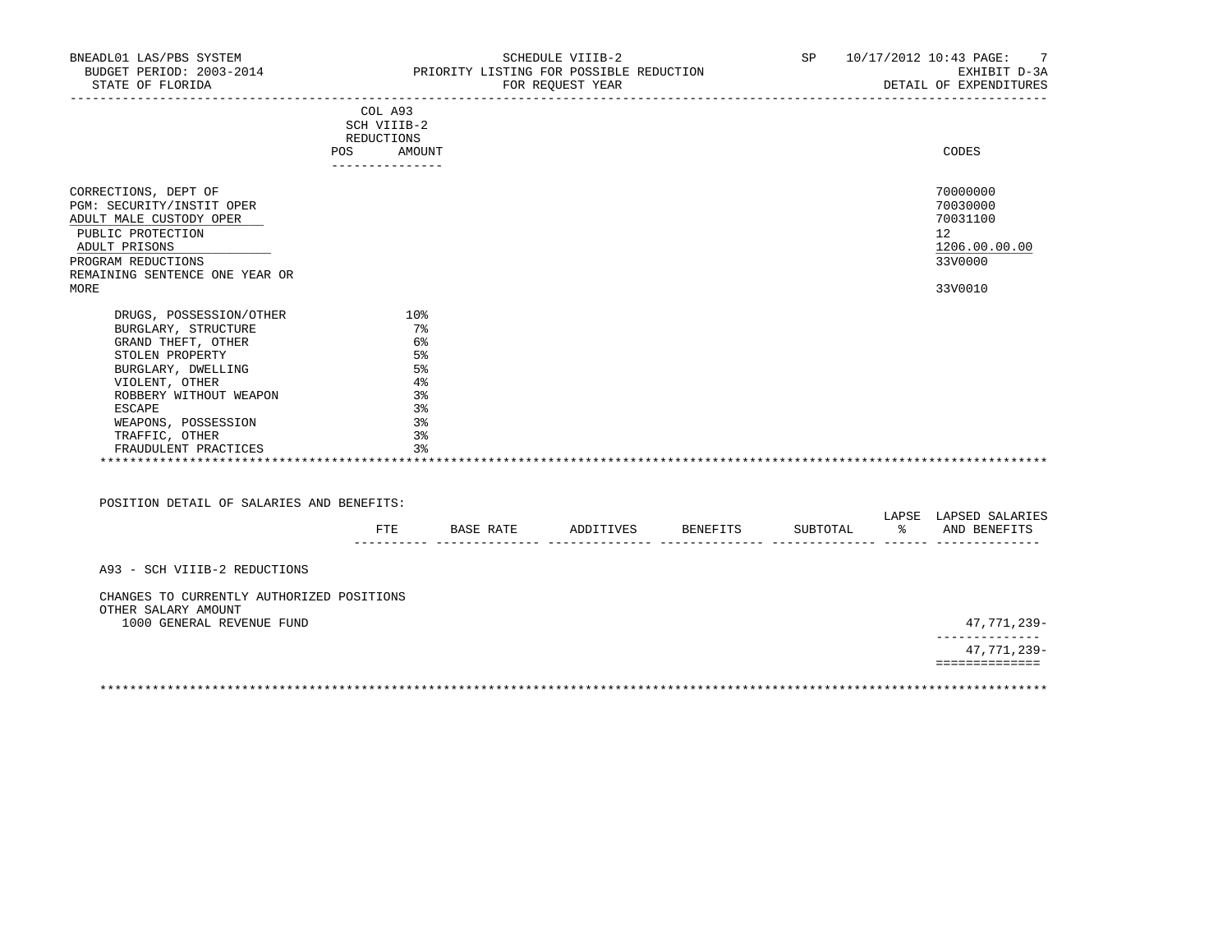| BNEADL01 LAS/PBS SYSTEM<br>BUDGET PERIOD: 2003-2014<br>STATE OF FLORIDA                                                                       |                                         | PRIORITY LISTING FOR POSSIBLE REDUCTION | SCHEDULE VIIIB-2<br>FOR REQUEST YEAR |                  |          | ____________________ | SP 10/17/2012 10:43 PAGE:<br>8<br>EXHIBIT D-3A<br>DETAIL OF EXPENDITURES |
|-----------------------------------------------------------------------------------------------------------------------------------------------|-----------------------------------------|-----------------------------------------|--------------------------------------|------------------|----------|----------------------|--------------------------------------------------------------------------|
|                                                                                                                                               | COL A93<br>SCH VIIIB-2                  |                                         |                                      |                  |          |                      |                                                                          |
|                                                                                                                                               | REDUCTIONS                              |                                         |                                      |                  |          |                      |                                                                          |
|                                                                                                                                               | <b>POS</b><br>AMOUNT<br>_______________ |                                         |                                      |                  |          |                      | CODES                                                                    |
| CORRECTIONS, DEPT OF                                                                                                                          |                                         |                                         |                                      |                  |          |                      | 70000000                                                                 |
| PGM: SECURITY/INSTIT OPER                                                                                                                     |                                         |                                         |                                      |                  |          |                      | 70030000                                                                 |
| ADULT MALE CUSTODY OPER                                                                                                                       |                                         |                                         |                                      |                  |          |                      | 70031100                                                                 |
| PUBLIC PROTECTION                                                                                                                             |                                         |                                         |                                      |                  |          |                      | 12 <sup>°</sup>                                                          |
| ADULT PRISONS                                                                                                                                 |                                         |                                         |                                      |                  |          |                      | 1206.00.00.00                                                            |
| STATE FUNDING REDUCTIONS<br>PRIVATIZATION OF STATE OPERATED                                                                                   |                                         |                                         |                                      |                  |          |                      | 3300000                                                                  |
| PRISONS - DEDUCT                                                                                                                              |                                         |                                         |                                      |                  |          |                      | 3300710                                                                  |
| SALARIES AND BENEFITS                                                                                                                         |                                         |                                         |                                      |                  |          |                      | 010000                                                                   |
| GENERAL REVENUE FUND 6,417,718-                                                                                                               |                                         |                                         |                                      |                  |          |                      | 1000                                                                     |
|                                                                                                                                               | ===============                         |                                         |                                      |                  |          |                      |                                                                          |
|                                                                                                                                               |                                         |                                         |                                      |                  |          |                      |                                                                          |
| AGENCY ISSUE NARRATIVE:<br>SCH VIIIB-2 NARR 13-14 NARRATIVE:<br>PRIORITY #6                                                                   |                                         |                                         |                                      | IT COMPONENT? NO |          |                      |                                                                          |
| In an effort to maximize the state's resources during difficult economic times, the department proposes privatizing<br>additional facilities. |                                         |                                         |                                      |                  |          |                      |                                                                          |
| POSITION DETAIL OF SALARIES AND BENEFITS:                                                                                                     |                                         |                                         |                                      |                  |          |                      |                                                                          |
|                                                                                                                                               | FTE                                     | BASE RATE ADDITIVES BENEFITS            |                                      |                  | SUBTOTAL |                      | LAPSE LAPSED SALARIES<br>% AND BENEFITS                                  |
| A93 - SCH VIIIB-2 REDUCTIONS                                                                                                                  |                                         |                                         |                                      |                  |          |                      |                                                                          |
|                                                                                                                                               |                                         |                                         |                                      |                  |          |                      |                                                                          |
| CHANGES TO CURRENTLY AUTHORIZED POSITIONS<br>OTHER SALARY AMOUNT                                                                              |                                         |                                         |                                      |                  |          |                      |                                                                          |
| 1000 GENERAL REVENUE FUND                                                                                                                     |                                         |                                         |                                      |                  |          |                      | $6,417,718-$<br>--------------                                           |
|                                                                                                                                               |                                         |                                         |                                      |                  |          |                      | $6,417,718-$                                                             |
|                                                                                                                                               |                                         |                                         |                                      |                  |          |                      | ==============                                                           |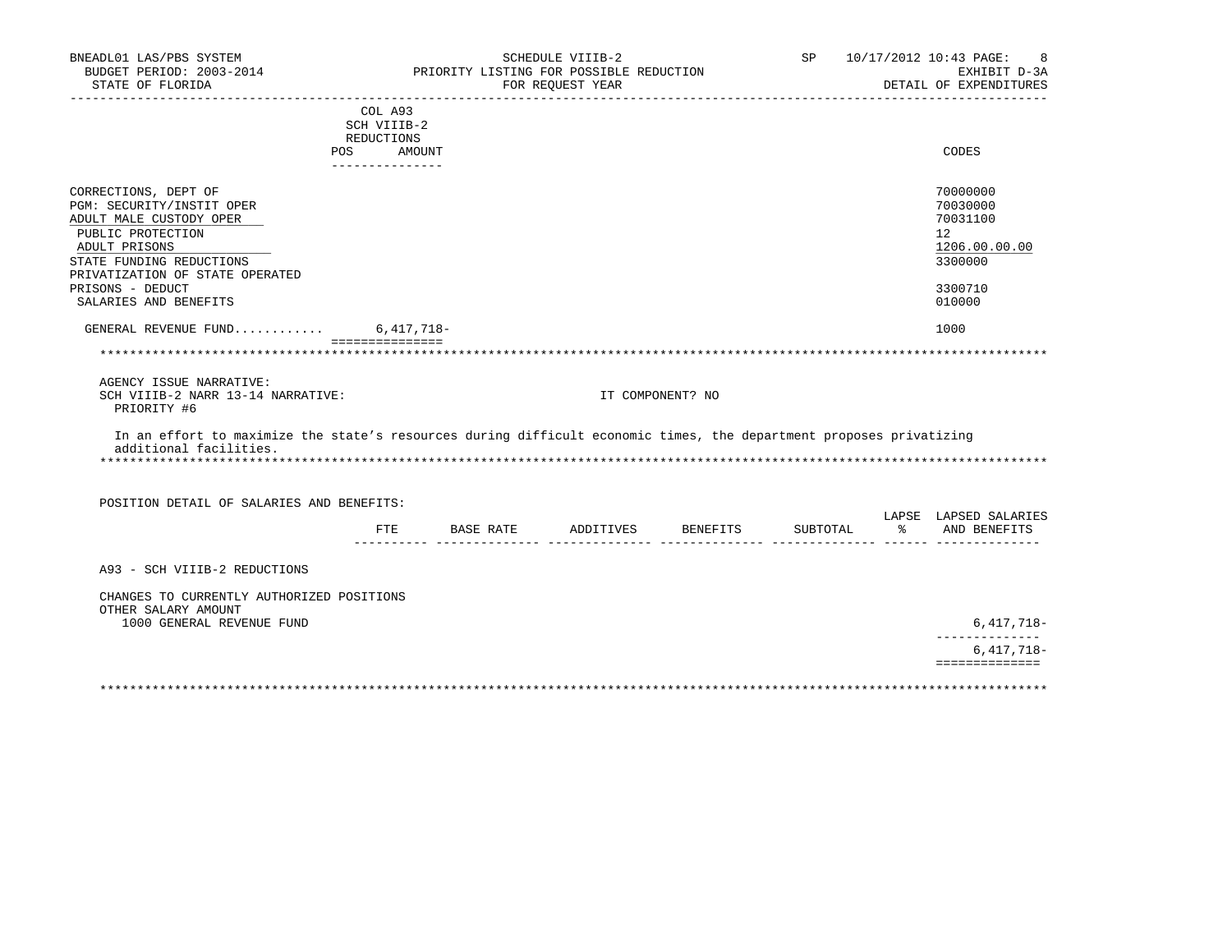| BNEADL01 LAS/PBS SYSTEM<br>BUDGET PERIOD: 2003-2014<br>STATE OF FLORIDA                                                                                                                                                             | SCHEDULE VIIIB-2<br>PRIORITY LISTING FOR POSSIBLE REDUCTION<br>FOR REQUEST YEAR                                                                                                                                                              | SP | 10/17/2012 10:43 PAGE:<br>9<br>EXHIBIT D-3A<br>DETAIL OF EXPENDITURES                             |
|-------------------------------------------------------------------------------------------------------------------------------------------------------------------------------------------------------------------------------------|----------------------------------------------------------------------------------------------------------------------------------------------------------------------------------------------------------------------------------------------|----|---------------------------------------------------------------------------------------------------|
|                                                                                                                                                                                                                                     | COL A93<br>SCH VIIIB-2<br>REDUCTIONS<br>POS AMOUNT<br>_______________                                                                                                                                                                        |    | CODES                                                                                             |
| CORRECTIONS, DEPT OF<br>PGM: SECURITY/INSTIT OPER<br>ADULT MALE CUSTODY OPER<br>PUBLIC PROTECTION<br>ADULT PRISONS<br>COST ADJUSTMENTS<br>REDUCE PRIVATE PRISONS FIVE<br>PERCENT<br>SPECIAL CATEGORIES<br>PRIVATE PRISON OPERATIONS |                                                                                                                                                                                                                                              |    | 70000000<br>70030000<br>70031100<br>12<br>1206.00.00.00<br>5300000<br>5300050<br>100000<br>105235 |
| GENERAL REVENUE FUND                                                                                                                                                                                                                | $5,941,448-$<br>================                                                                                                                                                                                                             |    | 1000                                                                                              |
| AGENCY ISSUE NARRATIVE:<br>SCH VIIIB-2 NARR 13-14 NARRATIVE:<br>PRIORITY #5                                                                                                                                                         | IT COMPONENT? NO                                                                                                                                                                                                                             |    |                                                                                                   |
| amended to achieve the reductions.                                                                                                                                                                                                  | This issue identifies a 5% reduction in Private Prison Operations. This issue may impact Graceville, Bay, Blackwater,<br>Gadsden, Lake City, South Bay and Moore Haven Correctional Facilities. This proposal will require that contracts be |    |                                                                                                   |
| TOTAL: ADULT PRISONS<br>BY FUND TYPE<br>GENERAL REVENUE FUND<br>TRUST FUNDS                                                                                                                                                         | 68,481,298-<br>250,000-                                                                                                                                                                                                                      |    | 1206.00.00.00<br>1000<br>2000                                                                     |
| TOTAL PROG COMP                                                                                                                                                                                                                     | ----------------<br>68,731,298-<br>===============                                                                                                                                                                                           |    |                                                                                                   |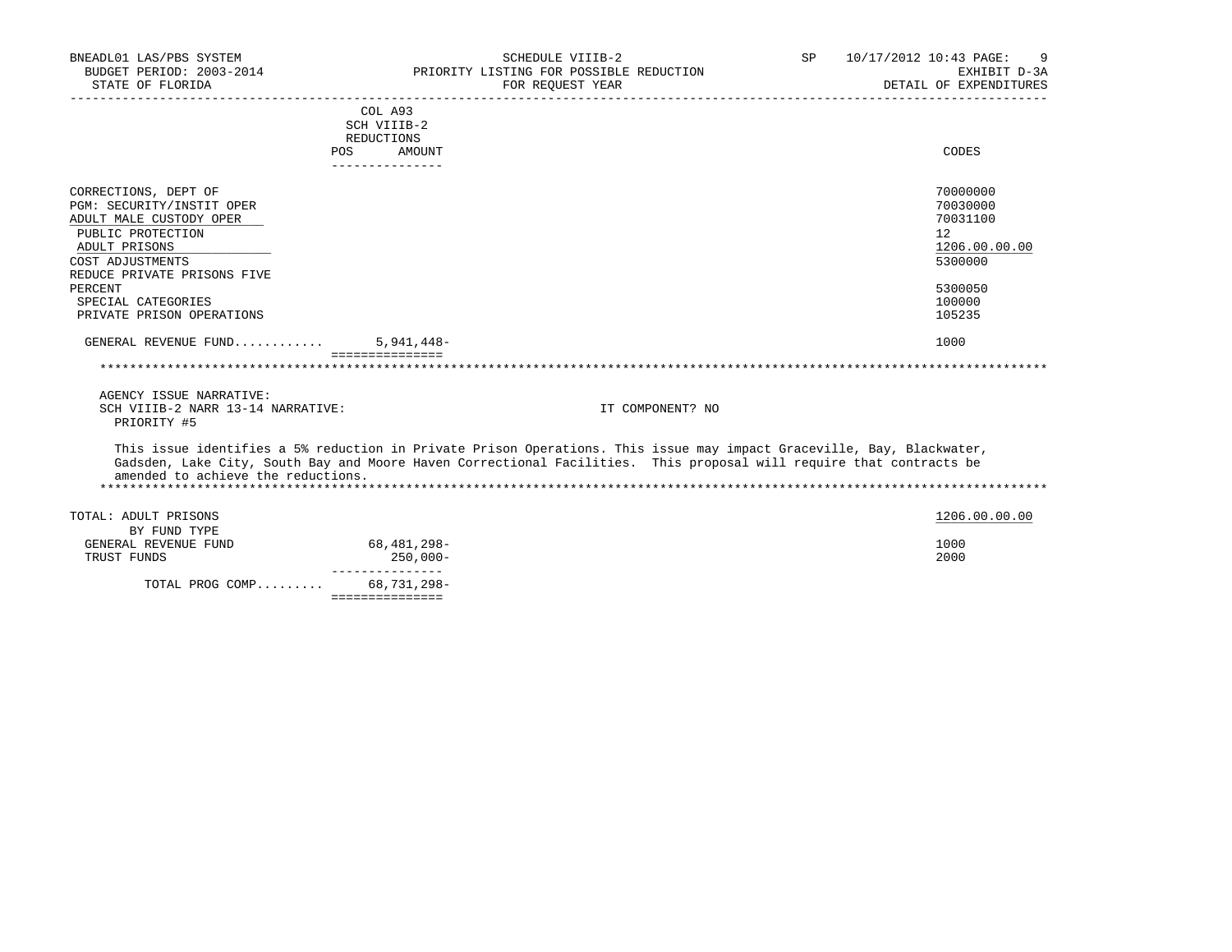| BNEADL01 LAS/PBS SYSTEM<br>BUDGET PERIOD: 2003-2014<br>STATE OF FLORIDA                                                                                                                                                                      |                        | SCHEDULE VIIIB-2<br>PRIORITY LISTING FOR POSSIBLE REDUCTION<br>FOR REOUEST YEAR | SP <sub>2</sub> | 10/17/2012 10:43 PAGE: 10<br>EXHIBIT D-3A<br>DETAIL OF EXPENDITURES                               |
|----------------------------------------------------------------------------------------------------------------------------------------------------------------------------------------------------------------------------------------------|------------------------|---------------------------------------------------------------------------------|-----------------|---------------------------------------------------------------------------------------------------|
|                                                                                                                                                                                                                                              | COL A93<br>SCH VIIIB-2 |                                                                                 |                 |                                                                                                   |
|                                                                                                                                                                                                                                              | <b>REDUCTIONS</b>      |                                                                                 |                 |                                                                                                   |
| POS.                                                                                                                                                                                                                                         | AMOUNT                 |                                                                                 |                 | CODES                                                                                             |
|                                                                                                                                                                                                                                              |                        |                                                                                 |                 |                                                                                                   |
| CORRECTIONS, DEPT OF<br>PGM: SECURITY/INSTIT OPER<br>FEMALE CUSTODY OPERATIONS<br>PUBLIC PROTECTION<br>ADULT PRISONS<br>COST ADJUSTMENTS<br>REDUCE PRIVATE PRISONS FIVE<br>PERCENT<br>SPECIAL CATEGORIES<br>PRIVATE PRISON OPERATIONS        |                        |                                                                                 |                 | 70000000<br>70030000<br>70031200<br>12<br>1206.00.00.00<br>5300000<br>5300050<br>100000<br>105235 |
| GENERAL REVENUE FUND $1.278.597-$                                                                                                                                                                                                            |                        |                                                                                 |                 | 1000                                                                                              |
|                                                                                                                                                                                                                                              |                        |                                                                                 |                 |                                                                                                   |
| AGENCY ISSUE NARRATIVE:                                                                                                                                                                                                                      |                        |                                                                                 |                 |                                                                                                   |
| SCH VIIIB-2 NARR 13-14 NARRATIVE:<br>PRIORITY #5                                                                                                                                                                                             |                        | IT COMPONENT? NO                                                                |                 |                                                                                                   |
| This issue identifies a 5% reduction in Private Prison Operations. This issue may impact Graceville, Bay, Blackwater,<br>Gadsden, Lake City, South Bay and Moore Haven Correctional Facilities. This proposal will require that contracts be |                        |                                                                                 |                 |                                                                                                   |

amended to achieve the reductions.

\*\*\*\*\*\*\*\*\*\*\*\*\*\*\*\*\*\*\*\*\*\*\*\*\*\*\*\*\*\*\*\*\*\*\*\*\*\*\*\*\*\*\*\*\*\*\*\*\*\*\*\*\*\*\*\*\*\*\*\*\*\*\*\*\*\*\*\*\*\*\*\*\*\*\*\*\*\*\*\*\*\*\*\*\*\*\*\*\*\*\*\*\*\*\*\*\*\*\*\*\*\*\*\*\*\*\*\*\*\*\*\*\*\*\*\*\*\*\*\*\*\*\*\*\*\*\*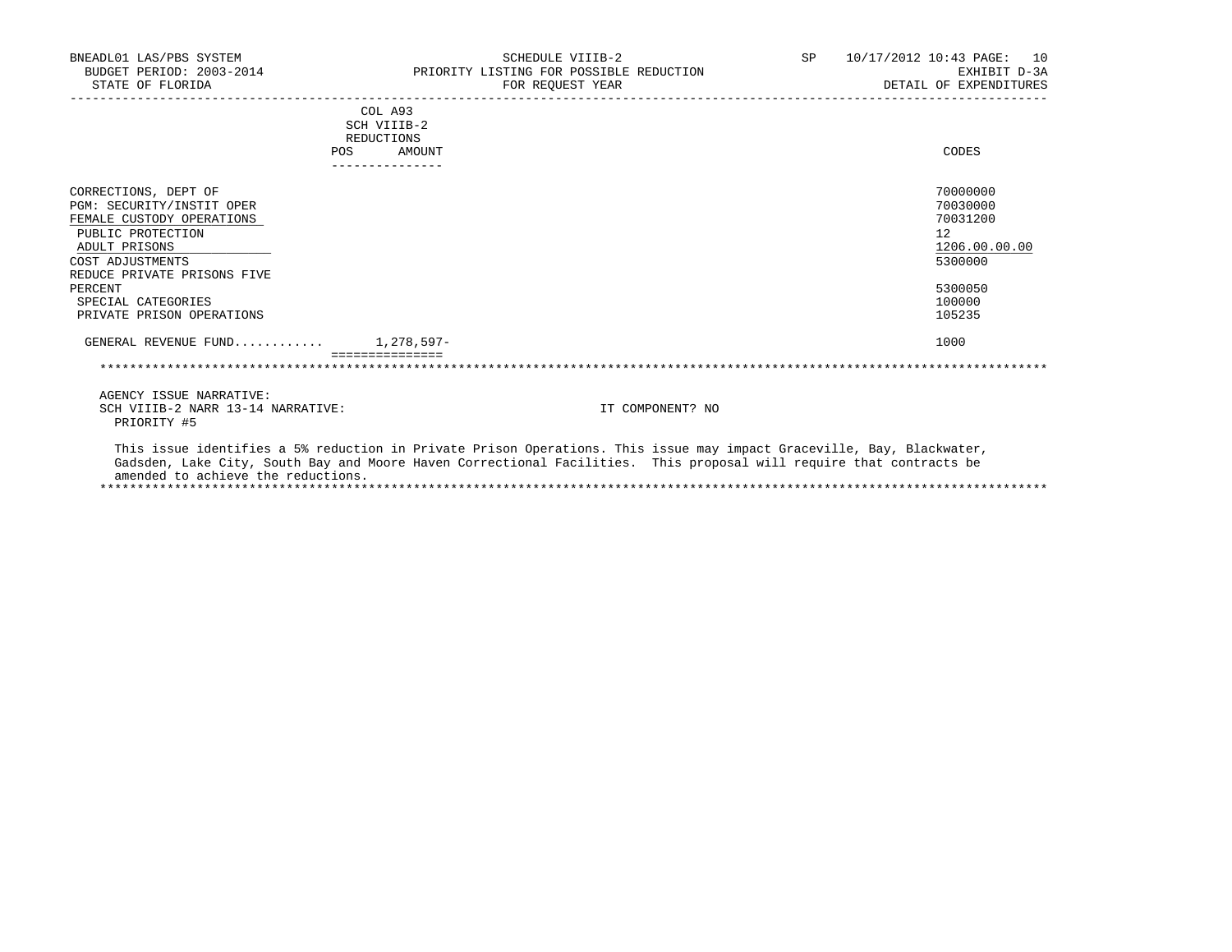| BNEADL01 LAS/PBS SYSTEM<br>BUDGET PERIOD: 2003-2014<br>STATE OF FLORIDA | SCHEDULE VIIIB-2<br>PRIORITY LISTING FOR POSSIBLE REDUCTION<br>FOR REQUEST YEAR                                                                                                                                                              | SP | 10/17/2012 10:43 PAGE: 11<br>EXHIBIT D-3A<br>DETAIL OF EXPENDITURES |
|-------------------------------------------------------------------------|----------------------------------------------------------------------------------------------------------------------------------------------------------------------------------------------------------------------------------------------|----|---------------------------------------------------------------------|
|                                                                         | COL A93                                                                                                                                                                                                                                      |    |                                                                     |
|                                                                         | SCH VIIIB-2                                                                                                                                                                                                                                  |    |                                                                     |
| POS                                                                     | REDUCTIONS<br>AMOUNT                                                                                                                                                                                                                         |    | CODES                                                               |
|                                                                         | _______________                                                                                                                                                                                                                              |    |                                                                     |
| CORRECTIONS, DEPT OF                                                    |                                                                                                                                                                                                                                              |    | 70000000                                                            |
| PGM: SECURITY/INSTIT OPER                                               |                                                                                                                                                                                                                                              |    | 70030000                                                            |
| MALE/YOUTH OFFENDER CUST                                                |                                                                                                                                                                                                                                              |    | 70031300                                                            |
| PUBLIC PROTECTION                                                       |                                                                                                                                                                                                                                              |    | 12                                                                  |
| ADULT PRISONS                                                           |                                                                                                                                                                                                                                              |    | 1206.00.00.00                                                       |
| FEDERAL FUNDING REDUCTIONS                                              |                                                                                                                                                                                                                                              |    | 3200000                                                             |
| REDUCE FEDERAL FUNDING                                                  |                                                                                                                                                                                                                                              |    | 3200010                                                             |
| OPERATING CAPITAL OUTLAY                                                |                                                                                                                                                                                                                                              |    | 060000                                                              |
| FEDERAL GRANTS TRUST FUND                                               | 250,000-<br>-----------------                                                                                                                                                                                                                |    | 2261                                                                |
| ***********************                                                 |                                                                                                                                                                                                                                              |    |                                                                     |
| AGENCY ISSUE NARRATIVE:                                                 |                                                                                                                                                                                                                                              |    |                                                                     |
| SCH VIIIB-2 NARR 13-14 NARRATIVE:<br>PRIORITY #2                        | IT COMPONENT? NO                                                                                                                                                                                                                             |    |                                                                     |
| COST ADJUSTMENTS                                                        |                                                                                                                                                                                                                                              |    | 5300000                                                             |
| REDUCE PRIVATE PRISONS FIVE                                             |                                                                                                                                                                                                                                              |    |                                                                     |
| PERCENT<br>SPECIAL CATEGORIES                                           |                                                                                                                                                                                                                                              |    | 5300050<br>100000                                                   |
| PRIVATE PRISON OPERATIONS                                               |                                                                                                                                                                                                                                              |    | 105235                                                              |
|                                                                         |                                                                                                                                                                                                                                              |    |                                                                     |
| GENERAL REVENUE FUND 990,209-                                           | ===============                                                                                                                                                                                                                              |    | 1000                                                                |
|                                                                         |                                                                                                                                                                                                                                              |    |                                                                     |
| AGENCY ISSUE NARRATIVE:                                                 |                                                                                                                                                                                                                                              |    |                                                                     |
| SCH VIIIB-2 NARR 13-14 NARRATIVE:<br>PRIORITY #5                        | IT COMPONENT? NO                                                                                                                                                                                                                             |    |                                                                     |
| amended to achieve the reductions.                                      | This issue identifies a 5% reduction in Private Prison Operations. This issue may impact Graceville, Bay, Blackwater,<br>Gadsden, Lake City, South Bay and Moore Haven Correctional Facilities. This proposal will require that contracts be |    |                                                                     |
|                                                                         |                                                                                                                                                                                                                                              |    |                                                                     |
| TOTAL: ADULT PRISONS                                                    |                                                                                                                                                                                                                                              |    | 1206.00.00.00                                                       |
| BY FUND TYPE                                                            |                                                                                                                                                                                                                                              |    |                                                                     |
| GENERAL REVENUE FUND<br>TRUST FUNDS                                     | 990,209-<br>$250,000 -$                                                                                                                                                                                                                      |    | 1000<br>2000                                                        |
|                                                                         | ---------------                                                                                                                                                                                                                              |    |                                                                     |
| TOTAL PROG COMP 1,240,209-                                              | ===============                                                                                                                                                                                                                              |    |                                                                     |
|                                                                         |                                                                                                                                                                                                                                              |    |                                                                     |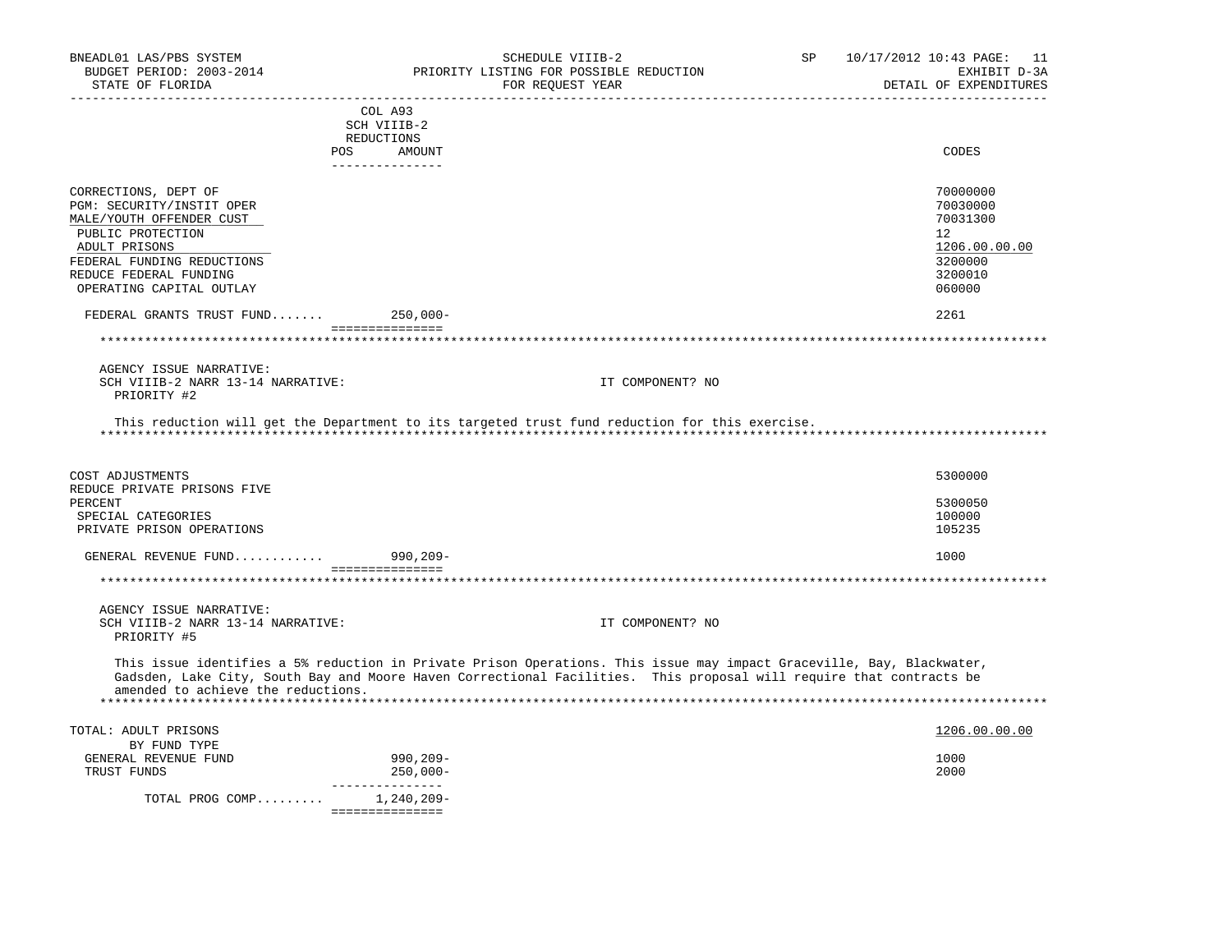| BNEADL01 LAS/PBS SYSTEM<br>BUDGET PERIOD: 2003-2014<br>STATE OF FLORIDA                                                                                                                                                       | SCHEDULE VIIIB-2<br>PRIORITY LISTING FOR POSSIBLE REDUCTION<br>FOR REQUEST YEAR                                                                                                                                                | SP | 10/17/2012 10:43 PAGE: 12<br>EXHIBIT D-3A<br>DETAIL OF EXPENDITURES                               |
|-------------------------------------------------------------------------------------------------------------------------------------------------------------------------------------------------------------------------------|--------------------------------------------------------------------------------------------------------------------------------------------------------------------------------------------------------------------------------|----|---------------------------------------------------------------------------------------------------|
|                                                                                                                                                                                                                               | COL A93<br>SCH VIIIB-2                                                                                                                                                                                                         |    |                                                                                                   |
|                                                                                                                                                                                                                               | REDUCTIONS                                                                                                                                                                                                                     |    |                                                                                                   |
|                                                                                                                                                                                                                               | POS AMOUNT<br>_______________                                                                                                                                                                                                  |    | CODES                                                                                             |
| CORRECTIONS, DEPT OF<br>PGM: COMMUNITY CORRECTIONS<br>COMMUNITY SUPERVISION<br>PUBLIC PROTECTION<br>ADULT PRISONS<br>FEDERAL FUNDING REDUCTIONS<br>REDUCE FEDERAL FUNDING<br>SPECIAL CATEGORIES<br>STATE OPERATIONS-ARRA 2009 |                                                                                                                                                                                                                                |    | 70000000<br>70050000<br>70050100<br>12<br>1206.00.00.00<br>3200000<br>3200010<br>100000<br>109910 |
| FEDERAL GRANTS TRUST FUND 91,400-                                                                                                                                                                                             | ===============                                                                                                                                                                                                                |    | 2261                                                                                              |
|                                                                                                                                                                                                                               |                                                                                                                                                                                                                                |    |                                                                                                   |
| SALARIES/BENEFIT-ARRA 2009                                                                                                                                                                                                    |                                                                                                                                                                                                                                |    | 109995                                                                                            |
| FEDERAL GRANTS TRUST FUND 114,176-                                                                                                                                                                                            | ================                                                                                                                                                                                                               |    | 2261                                                                                              |
| TOTAL: REDUCE FEDERAL FUNDING                                                                                                                                                                                                 |                                                                                                                                                                                                                                |    | 3200010                                                                                           |
| TOTAL ISSUE 205,576-                                                                                                                                                                                                          | and a consequence of the consequence of the consequence of the consequence of the consequence of the consequence of the consequence of the consequence of the consequence of the consequence of the consequence of the consequ |    |                                                                                                   |
|                                                                                                                                                                                                                               |                                                                                                                                                                                                                                |    |                                                                                                   |
| AGENCY ISSUE NARRATIVE:<br>SCH VIIIB-2 NARR 13-14 NARRATIVE:<br>PRIORITY #2                                                                                                                                                   | IT COMPONENT? NO                                                                                                                                                                                                               |    |                                                                                                   |
|                                                                                                                                                                                                                               | This reduction will get the Department to its targeted trust fund reduction for this exercise.                                                                                                                                 |    |                                                                                                   |
| MANAGEMENT REDUCTIONS<br>ELIMINATE PRE-TRIAL INTERVENTION                                                                                                                                                                     |                                                                                                                                                                                                                                |    | 33G0000                                                                                           |
| PROGRAM                                                                                                                                                                                                                       |                                                                                                                                                                                                                                |    | 33G0050                                                                                           |
| SALARY RATE<br>SALARY RATE 2,050,427-                                                                                                                                                                                         | ________________                                                                                                                                                                                                               |    | 000000                                                                                            |
| SALARIES AND BENEFITS                                                                                                                                                                                                         |                                                                                                                                                                                                                                |    | 010000                                                                                            |
|                                                                                                                                                                                                                               | 47.00-                                                                                                                                                                                                                         |    |                                                                                                   |
| GENERAL REVENUE FUND $2,342,499-$                                                                                                                                                                                             | ===============                                                                                                                                                                                                                |    | 1000                                                                                              |
| TOTAL: ELIMINATE PRE-TRIAL INTERVENTION<br>PROGRAM                                                                                                                                                                            |                                                                                                                                                                                                                                |    | 33G0050                                                                                           |
| TOTAL POSITIONS 47.00-<br>TOTAL ISSUE 2,342,499-                                                                                                                                                                              |                                                                                                                                                                                                                                |    |                                                                                                   |
| TOTAL SALARY RATE $2,050,427-$                                                                                                                                                                                                |                                                                                                                                                                                                                                |    |                                                                                                   |
|                                                                                                                                                                                                                               | ---------------                                                                                                                                                                                                                |    |                                                                                                   |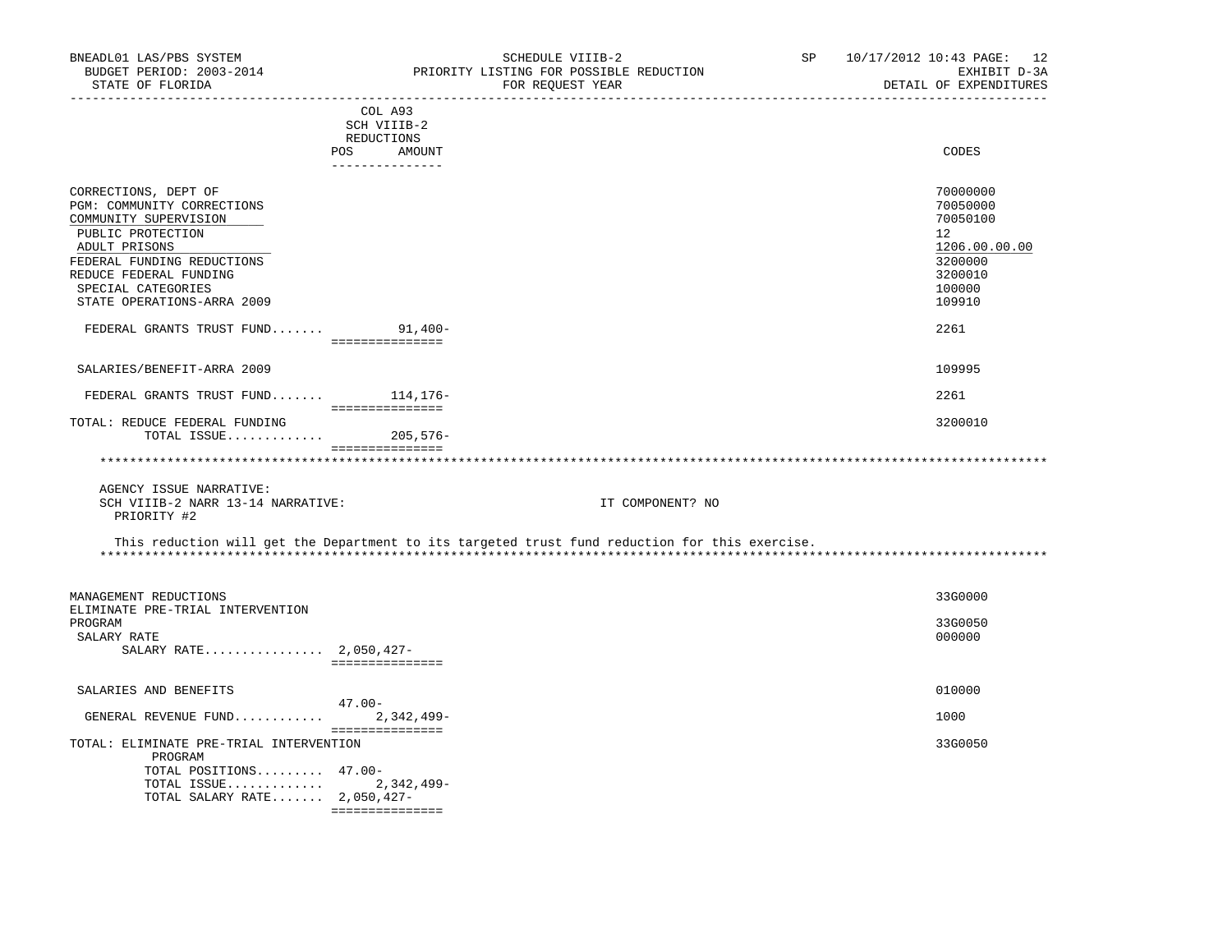|            | _______________ |       |
|------------|-----------------|-------|
| POS        | AMOUNT          | CODES |
| REDUCTIONS |                 |       |
|            | SCH VIIIB-2     |       |
|            | COL A93         |       |

| DEPT OF<br>CORRECTIONS,          | 70000000      |
|----------------------------------|---------------|
| PGM: COMMUNITY CORRECTIONS       | 70050000      |
| COMMUNITY SUPERVISION            | 70050100      |
| PUBLIC PROTECTION                | 12            |
| ADULT PRISONS                    | 1206.00.00.00 |
| MANAGEMENT REDUCTIONS            | 33G0000       |
| ELIMINATE PRE-TRIAL INTERVENTION |               |
| PROGRAM                          | 33G0050       |
|                                  |               |

 AGENCY ISSUE NARRATIVE: SCH VIIIB-2 NARR 13-14 NARRATIVE: IT COMPONENT? NO PRIORITY #4

 The Pretrial Intervention (PTI) program is established for first time offenders or persons previously convicted of not more than one nonviolent misdemeanor, charged with misdemeanor or felony of the third degree as provided in s. 948.08, F.S. If a judge sentences an offender to PTI in lieu of prison, the offender must agree to PTI program requirements, including treatment and/or victim restitution. If the offender successfully completes the program, the state may dismiss the charges. Per the Department's records, an average of 9,278 offenders was on PTI supervision for FY 2011-12.

 If correctional probation officers assigned to supervise these offenders were eliminated, the offenders would have to be absorbed by other probation officers to supervise until their PTI supervision ends (a year or two from now) or they are returned to the court for further prosecution due to violations. These offenders would be supervised by correctional probation officers or correctional probation senior officers, depending on their supervision and treatment needs. This would increase the number of offenders on these caseloads, which ultimately impacts the quality of services provided to each offender, as well as the level of supervision provided to monitor compliance with conditions of supervision to ensure public safety. There may be some counties with PTI type programs who may be willing to assume supervision of some of these PTI offenders, but most of them would remain under the department's jurisdiction until expiration of sentence or return to the sentencing court for further prosecution.

 If the PTI program is eliminated, courts will likely place offenders on felony probation supervision or sentence them to jail sentences. Although under the Criminal Punishment Code all felony offenders may be sentenced to the statutory maximum for the offense of conviction, these offenders should have very low score sheet point totals and be eligible for probation supervision not prison.

The reduction of 47 FTE's is based on established positions dated October 2, 2012.

 The OAD transaction was used to adjust salaries to stay within appropriations. \*\*\*\*\*\*\*\*\*\*\*\*\*\*\*\*\*\*\*\*\*\*\*\*\*\*\*\*\*\*\*\*\*\*\*\*\*\*\*\*\*\*\*\*\*\*\*\*\*\*\*\*\*\*\*\*\*\*\*\*\*\*\*\*\*\*\*\*\*\*\*\*\*\*\*\*\*\*\*\*\*\*\*\*\*\*\*\*\*\*\*\*\*\*\*\*\*\*\*\*\*\*\*\*\*\*\*\*\*\*\*\*\*\*\*\*\*\*\*\*\*\*\*\*\*\*\*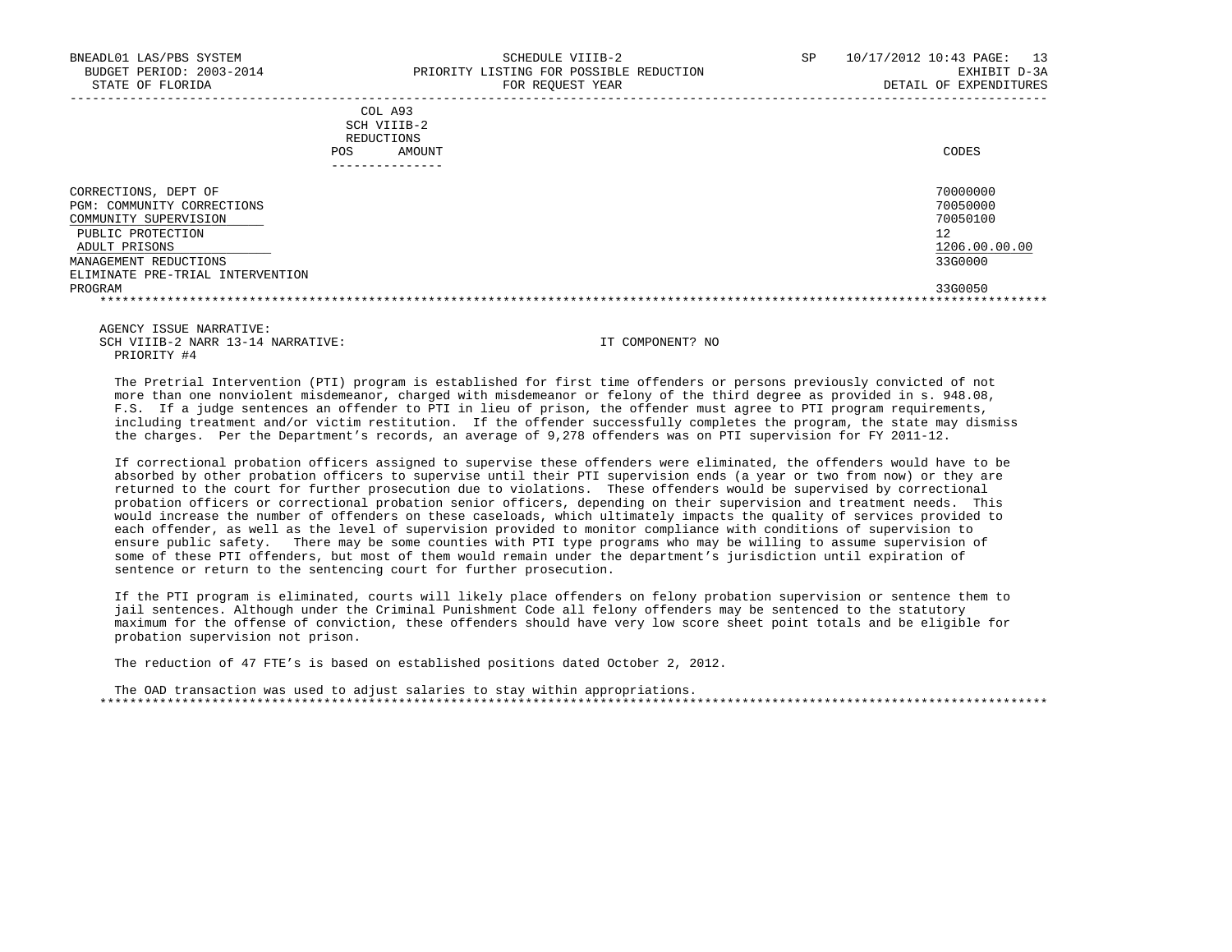| BNEADL01 LAS/PBS SYSTEM<br>BUDGET PERIOD: 2003-2014<br>STATE OF FLORIDA<br>______________________                                                                              |                                                                       |                       | SCHEDULE VIIIB-2<br>PRIORITY LISTING FOR POSSIBLE REDUCTION<br>FOR REOUEST YEAR | _______________________             |                    | SP 10/17/2012 10:43 PAGE: 14<br>EXHIBIT D-3A<br>DETAIL OF EXPENDITURES          |
|--------------------------------------------------------------------------------------------------------------------------------------------------------------------------------|-----------------------------------------------------------------------|-----------------------|---------------------------------------------------------------------------------|-------------------------------------|--------------------|---------------------------------------------------------------------------------|
|                                                                                                                                                                                | COL A93<br>SCH VIIIB-2<br>REDUCTIONS<br>POS AMOUNT<br>--------------- |                       |                                                                                 |                                     |                    | CODES                                                                           |
| CORRECTIONS, DEPT OF<br>PGM: COMMUNITY CORRECTIONS<br>COMMUNITY SUPERVISION<br>PUBLIC PROTECTION<br>ADULT PRISONS<br>MANAGEMENT REDUCTIONS<br>ELIMINATE PRE-TRIAL INTERVENTION |                                                                       |                       |                                                                                 |                                     |                    | 70000000<br>70050000<br>70050100<br>12 <sup>°</sup><br>1206.00.00.00<br>33G0000 |
| PROGRAM                                                                                                                                                                        |                                                                       |                       |                                                                                 |                                     |                    | 33G0050                                                                         |
| POSITION DETAIL OF SALARIES AND BENEFITS:                                                                                                                                      |                                                                       |                       | FTE BASE RATE ADDITIVES                                                         | BENEFITS                            | SUBTOTAL           | LAPSE LAPSED SALARIES<br>% AND BENEFITS                                         |
| A93 - SCH VIIIB-2 REDUCTIONS                                                                                                                                                   |                                                                       |                       |                                                                                 |                                     |                    |                                                                                 |
| CHANGES TO CURRENTLY AUTHORIZED POSITIONS                                                                                                                                      |                                                                       |                       |                                                                                 |                                     |                    |                                                                                 |
| P101 PROPOSED CLASS CODE<br>N5001 001                                                                                                                                          |                                                                       | $47.00 - 2,050,427 -$ |                                                                                 | $741,341-2,791,768-0.00$ 2,791,768- |                    |                                                                                 |
| TOTALS FOR ISSUE BY FUND<br>1000 GENERAL REVENUE FUND                                                                                                                          |                                                                       |                       |                                                                                 |                                     |                    | 2,791,768-<br>______________                                                    |
|                                                                                                                                                                                | $47.00 -$                                                             | $2,050,427-$          |                                                                                 |                                     | 741,341-2,791,768- | 2,791,768-<br>==============                                                    |
|                                                                                                                                                                                |                                                                       |                       |                                                                                 |                                     |                    |                                                                                 |
| OTHER SALARY AMOUNT<br>1000 GENERAL REVENUE FUND                                                                                                                               |                                                                       |                       |                                                                                 |                                     |                    | 449,269<br>____________                                                         |
|                                                                                                                                                                                |                                                                       |                       |                                                                                 |                                     |                    | $2,342,499-$<br>==============                                                  |
|                                                                                                                                                                                |                                                                       |                       |                                                                                 |                                     |                    |                                                                                 |
| TOTAL: ADULT PRISONS                                                                                                                                                           |                                                                       |                       |                                                                                 |                                     |                    | 1206.00.00.00                                                                   |
| BY FUND TYPE<br>GENERAL REVENUE FUND<br>TRUST FUNDS                                                                                                                            | 2,342,499-<br>205,576-<br>_______________                             |                       |                                                                                 |                                     |                    | 1000<br>2000                                                                    |
| TOTAL POSITIONS 47.00-<br>TOTAL PROG COMP 2,548,075-<br>TOTAL SALARY RATE $2,050,427-$                                                                                         | ===============                                                       |                       |                                                                                 |                                     |                    |                                                                                 |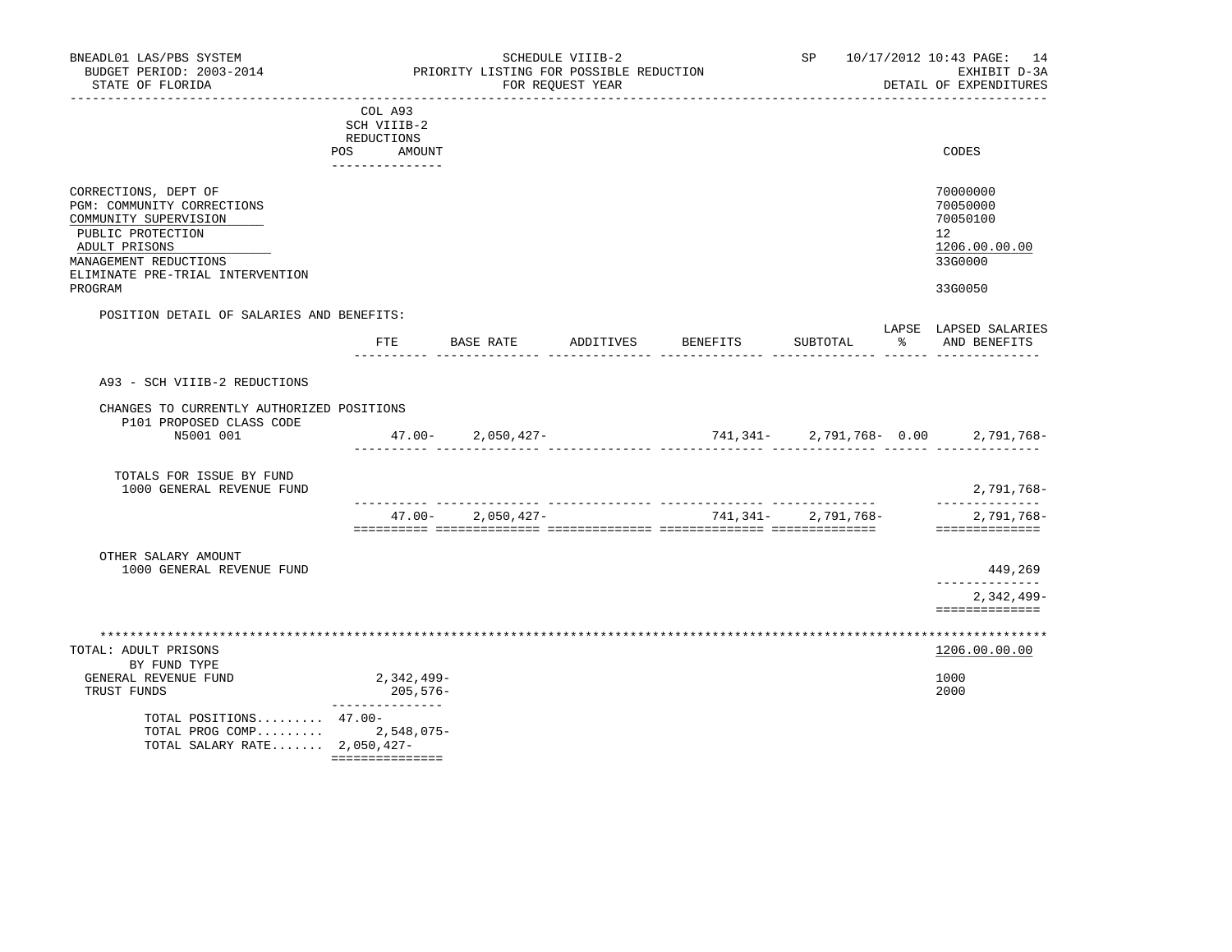| BNEADL01 LAS/PBS SYSTEM<br>BUDGET PERIOD: 2003-2014<br>STATE OF FLORIDA                                                                   | SCHEDULE VIIIB-2<br>PRIORITY LISTING FOR POSSIBLE REDUCTION<br>FOR REQUEST YEAR | SP | 10/17/2012 10:43 PAGE: 15<br>EXHIBIT D-3A<br>DETAIL OF EXPENDITURES             |
|-------------------------------------------------------------------------------------------------------------------------------------------|---------------------------------------------------------------------------------|----|---------------------------------------------------------------------------------|
|                                                                                                                                           | COL A93<br>SCH VIIIB-2<br>REDUCTIONS                                            |    |                                                                                 |
|                                                                                                                                           | <b>POS</b><br>AMOUNT<br>---------------                                         |    | CODES                                                                           |
| CORRECTIONS, DEPT OF<br><b>PGM: HEALTH SERVICES</b><br>INMATE HEALTH SERVICES<br>PUBLIC PROTECTION<br>ADULT PRISONS<br>PROGRAM REDUCTIONS |                                                                                 |    | 70000000<br>70250000<br>70251000<br>12 <sup>°</sup><br>1206.00.00.00<br>33V0000 |
| REMAINING SENTENCE ONE YEAR OR<br>MORE<br>SPECIAL CATEGORIES<br>INMATE HEALTH SERVICES                                                    |                                                                                 |    | 33V0010<br>100000<br>104017                                                     |
| GENERAL REVENUE FUND 12,509,794-                                                                                                          | ===============                                                                 |    | 1000                                                                            |
| GENERAL DRUGS                                                                                                                             |                                                                                 |    | 104530                                                                          |
| GENERAL REVENUE FUND 2,550,901-                                                                                                           | ================                                                                |    | 1000                                                                            |
| PSYCHOTROPIC DRUGS                                                                                                                        |                                                                                 |    | 104540                                                                          |
| GENERAL REVENUE FUND $405,825-$                                                                                                           | ===============                                                                 |    | 1000                                                                            |
| INFECTIOUS DISEASE DRUGS                                                                                                                  |                                                                                 |    | 104550                                                                          |
| GENERAL REVENUE FUND                                                                                                                      | $2,840,777-$<br><b>BEBBBBBBBBBBBBB</b>                                          |    | 1000                                                                            |
| TOTAL: REMAINING SENTENCE ONE YEAR OR<br>MORE                                                                                             |                                                                                 |    | 33V0010                                                                         |
| TOTAL ISSUE 18,307,297-                                                                                                                   | ===============                                                                 |    |                                                                                 |
| ACENCY ISSUE NARRATIVE:                                                                                                                   |                                                                                 |    |                                                                                 |

 A correction was made to this issue on October 17, 2012 to correct the Health Services portion which was incorrectly entered as positive, versus negative, numbers.

 Pursuant to Section 944.17 (3)(a), Florida Statutes, "notwithstanding the provisions of s. 948.03, only those persons who are convicted and sentenced in circuit court to a cumulative sentence of incarceration for 1 year or more, whether sentence is imposed in the same or separate circuits, may be received by the department into the state correctional system. Such persons shall be delivered to the custody of the department at such reception and classification centers as shall be provided for this purpose."

This proposal would require changing the statute from individuals sentenced to 1 year or more being sent to Department of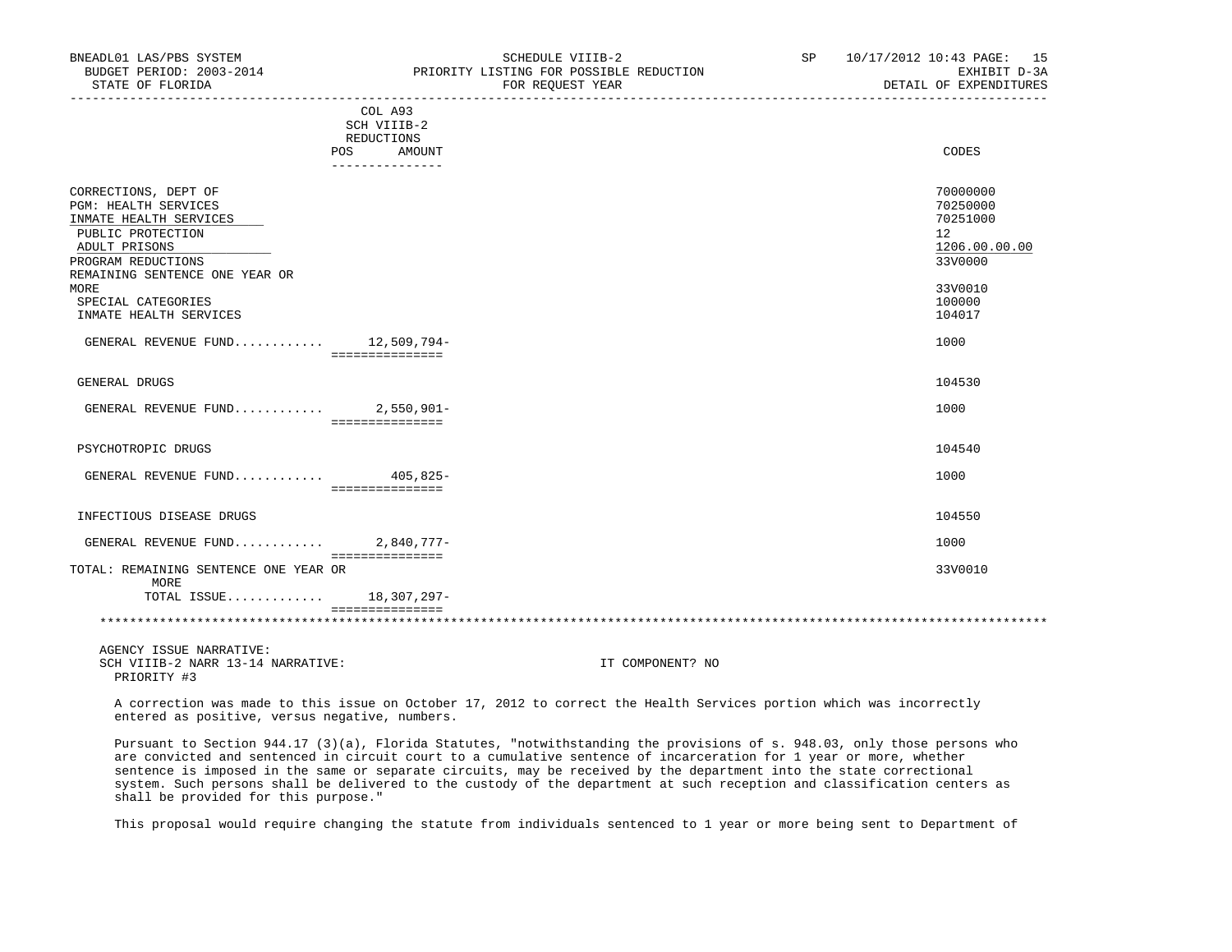| COL A93     |                 |
|-------------|-----------------|
| SCH VIIIB-2 |                 |
| REDUCTIONS  |                 |
| POS         | CODES<br>AMOUNT |

| DEPT OF<br>CORRECTIONS,        | 70000000      |
|--------------------------------|---------------|
| PGM: HEALTH SERVICES           | 70250000      |
| INMATE HEALTH SERVICES         | 70251000      |
| PUBLIC PROTECTION              | 12            |
| ADULT PRISONS                  | 1206.00.00.00 |
| PROGRAM REDUCTIONS             | 33V0000       |
| REMAINING SENTENCE ONE YEAR OR |               |
| MORE                           | 33V0010       |

 Corrections to only sending those with 1 year or more left to serve on their sentence. In many cases, individuals who are sentenced to 1 year or more spend a much shorter period of time in Department of Corrections custody due to credit for time served and other factors which is costly to the Department since all inmates must go through the same resource intensive process reception process, regardless of the amount of time on their sentence.

## RECEPTION

 The Department of Corrections is statutorily mandated to provide for a reception process that fully diagnoses and assesses each and every inmate received into custody to determine his/her needs. This process ensures that inmates are correctly classified for security purposes and placed in facilities best suited to meet the individual's needs identified at intake. The process requires coordination of all units such as Security, Classification, Medical and Mental Health, and Education and Substance Abuse Services.

 The reception process includes verification of commitment information, medical and mental health exams, property inventory, fingerprinting, formal orientation as well as a myriad of other exams and assessments necessary to comply with statutory mandates. Generally the reception process takes several weeks to complete, but this is dependent upon the inmate's medical and/or mental health needs, which may require more detailed evaluation. All inmates entering the Department of Correction system, regardless of the time they will serve, must go through the same resource intensive reception process.

## RELEASE

 The release process serves to ensure that inmates are released only after applicable statutory requirements and transitional needs are met. This typically draws in both institutional and community based resources, ranging from the release officer to medical and mental health staff, probation officers, the courts or the Parole Commission, DCF, sheriffs offices, and various community service providers. The same resource-intensive process is applicable regardless of the period of incarceration in DOC.

 The time frame for the release process is such that when incarceration in DOC custody is less than a year the inmate will have hardly cleared the reception process before the release process begins; sometimes the two overlap.

| Description                          | Percent         |
|--------------------------------------|-----------------|
| DRUGS, MANUFACTURE/SALE/PURCHASE     | 16%             |
| DRUGS, POSSESSION/OTHER              | 10 <sub>8</sub> |
| BURGLARY, STRUCTURE                  | 7%              |
| GRAND THEFT, OTHER                   | 6%              |
| STOLEN PROPERTY 5%BURGLARY, DWELLING | 5%              |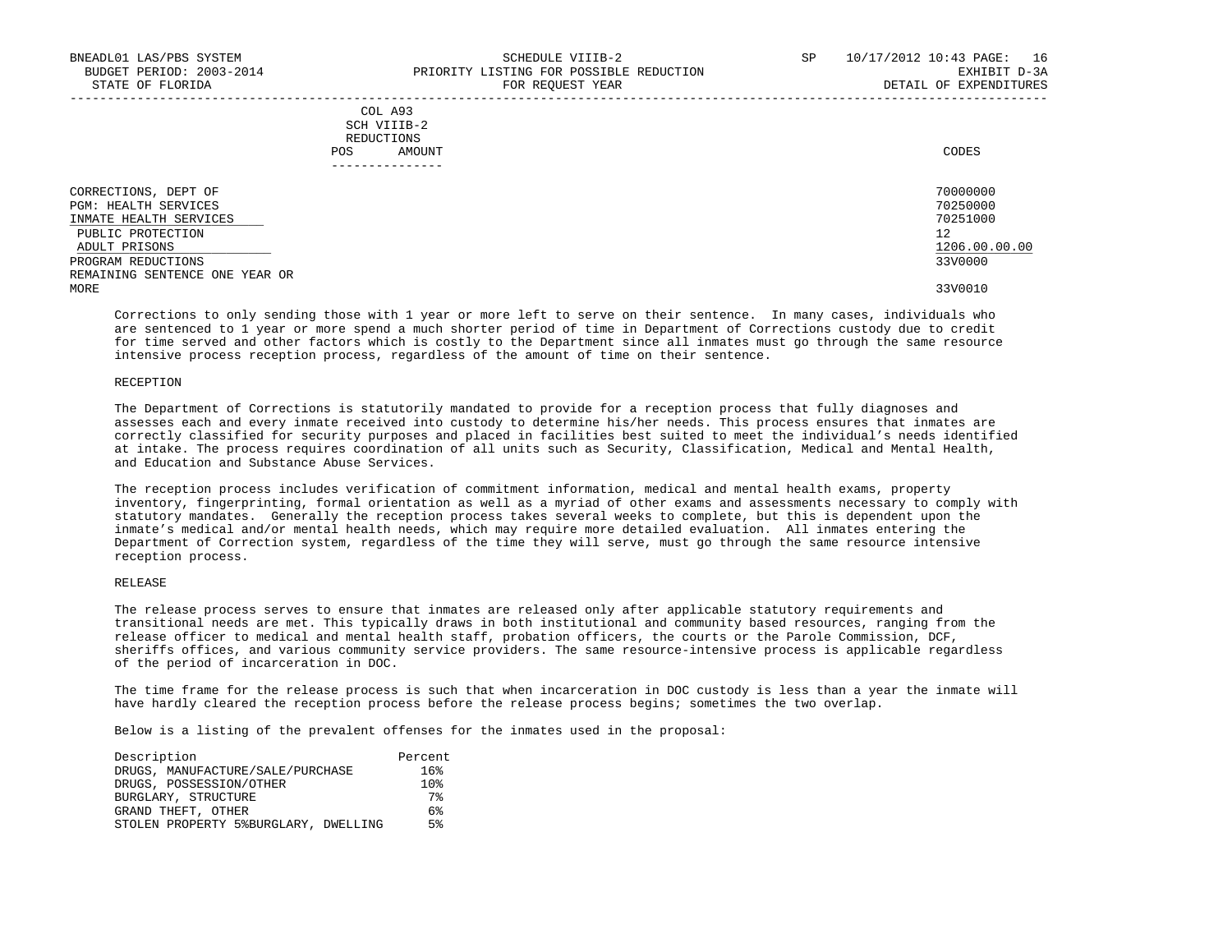| BNEADL01 LAS/PBS SYSTEM<br>BUDGET PERIOD: 2003-2014<br>STATE OF FLORIDA |                   | SCHEDULE VIIIB-2<br>PRIORITY LISTING FOR POSSIBLE REDUCTION<br>FOR REQUEST YEAR<br>---------------------- | SP | 10/17/2012 10:43 PAGE: 17<br>EXHIBIT D-3A<br>DETAIL OF EXPENDITURES |
|-------------------------------------------------------------------------|-------------------|-----------------------------------------------------------------------------------------------------------|----|---------------------------------------------------------------------|
|                                                                         | COL A93           |                                                                                                           |    |                                                                     |
|                                                                         | SCH VIIIB-2       |                                                                                                           |    |                                                                     |
|                                                                         | REDUCTIONS<br>POS |                                                                                                           |    | CODES                                                               |
|                                                                         | AMOUNT            |                                                                                                           |    |                                                                     |
|                                                                         |                   |                                                                                                           |    |                                                                     |
| CORRECTIONS, DEPT OF                                                    |                   |                                                                                                           |    | 70000000                                                            |
| PGM: HEALTH SERVICES                                                    |                   |                                                                                                           |    | 70250000                                                            |
| INMATE HEALTH SERVICES                                                  |                   |                                                                                                           |    | 70251000                                                            |
| PUBLIC PROTECTION                                                       |                   |                                                                                                           |    | 12                                                                  |
| ADULT PRISONS<br>PROGRAM REDUCTIONS                                     |                   |                                                                                                           |    | 1206.00.00.00<br>33V0000                                            |
| REMAINING SENTENCE ONE YEAR OR                                          |                   |                                                                                                           |    |                                                                     |
| MORE                                                                    |                   |                                                                                                           |    | 33V0010                                                             |
|                                                                         |                   |                                                                                                           |    |                                                                     |
| VIOLENT, OTHER                                                          | $4\%$             |                                                                                                           |    |                                                                     |
| ROBBERY WITHOUT WEAPON                                                  | 3%<br>3%          |                                                                                                           |    |                                                                     |
| ESCAPE<br>WEAPONS, POSSESSION 3%TRAFFIC, OTHER                          | 3%                |                                                                                                           |    |                                                                     |
| FRAUDULENT PRACTICES                                                    | $3\,$             |                                                                                                           |    |                                                                     |
| ******************************                                          | ************      |                                                                                                           |    |                                                                     |
|                                                                         |                   |                                                                                                           |    |                                                                     |
|                                                                         |                   |                                                                                                           |    |                                                                     |
| STATE FUNDING REDUCTIONS<br>REDUCE TRUST FUND AUTHORITY                 |                   |                                                                                                           |    | 3300000<br>3300100                                                  |
| SPECIAL CATEGORIES                                                      |                   |                                                                                                           |    | 100000                                                              |
| INMATE HEALTH SERVICES                                                  |                   |                                                                                                           |    | 104017                                                              |
|                                                                         |                   |                                                                                                           |    |                                                                     |
| ADMINISTRATIVE TRUST FUND 116,000-                                      |                   |                                                                                                           |    | 2021                                                                |
|                                                                         | ===============   |                                                                                                           |    |                                                                     |
| AGENCY ISSUE NARRATIVE:                                                 |                   |                                                                                                           |    |                                                                     |
| SCH VIIIB-2 NARR 13-14 NARRATIVE:                                       |                   | IT COMPONENT? NO                                                                                          |    |                                                                     |
| PRIORITY #1                                                             |                   |                                                                                                           |    |                                                                     |
|                                                                         |                   | This reduction will get the Department to its targeted trust fund reduction for this exercise.            |    |                                                                     |
| TOTAL: ADULT PRISONS                                                    |                   |                                                                                                           |    | 1206.00.00.00                                                       |
| BY FUND TYPE                                                            |                   |                                                                                                           |    |                                                                     |
| GENERAL REVENUE FUND                                                    | 18,307,297-       |                                                                                                           |    | 1000                                                                |
| TRUST FUNDS                                                             | 116,000-          |                                                                                                           |    | 2000                                                                |
|                                                                         | _______________   |                                                                                                           |    |                                                                     |
| TOTAL PROG COMP                                                         | 18,423,297-       |                                                                                                           |    |                                                                     |
|                                                                         | ===============   |                                                                                                           |    |                                                                     |
|                                                                         |                   |                                                                                                           |    |                                                                     |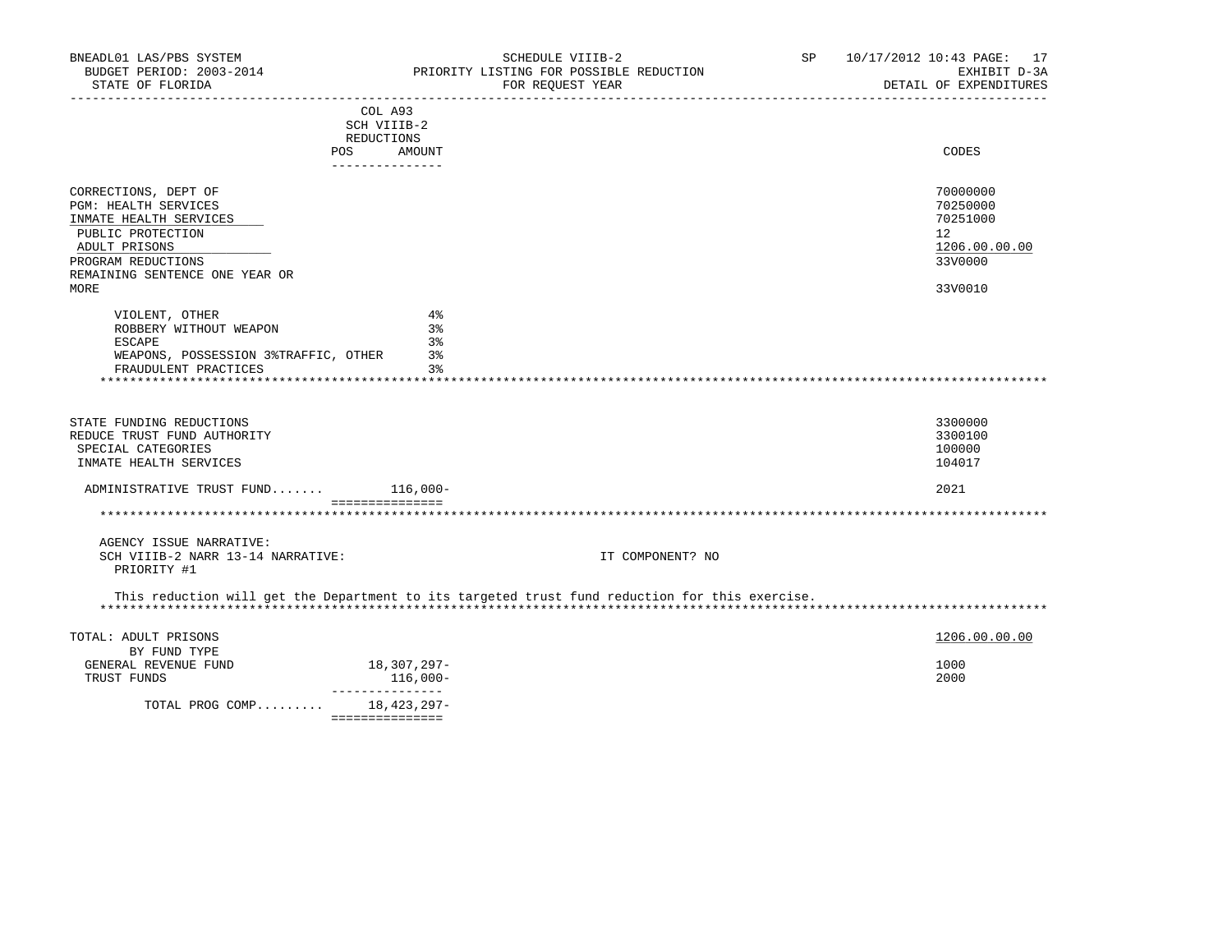| BNEADL01 LAS/PBS SYSTEM<br>BUDGET PERIOD: 2003-2014<br>STATE OF FLORIDA                                                                                                                                             |                                         |               | SCHEDULE VIIIB-2<br>PRIORITY LISTING FOR POSSIBLE REDUCTION<br>FOR REQUEST YEAR |                    |          |     | SP 10/17/2012 10:43 PAGE: 18<br>EXHIBIT D-3A<br>DETAIL OF EXPENDITURES                  |
|---------------------------------------------------------------------------------------------------------------------------------------------------------------------------------------------------------------------|-----------------------------------------|---------------|---------------------------------------------------------------------------------|--------------------|----------|-----|-----------------------------------------------------------------------------------------|
|                                                                                                                                                                                                                     | COL A93<br>SCH VIIIB-2                  |               |                                                                                 |                    |          |     |                                                                                         |
| POS.                                                                                                                                                                                                                | REDUCTIONS<br>AMOUNT<br>_______________ |               |                                                                                 |                    |          |     | <b>CODES</b>                                                                            |
| CORRECTIONS, DEPT OF<br>PGM: EDUCATION & PROGRAMS<br>ADULT SUBST ABUSE/PREV/SVC<br>PUBLIC PROTECTION<br>DRUG CONTRL/SUBSTNCE ABUSE<br>FEDERAL FUNDING REDUCTIONS<br>REDUCE FEDERAL FUNDING<br>SALARIES AND BENEFITS |                                         |               |                                                                                 |                    |          |     | 70000000<br>70450000<br>70450100<br>12<br>1201.00.00.00<br>3200000<br>3200010<br>010000 |
| FEDERAL GRANTS TRUST FUND 123,869-                                                                                                                                                                                  |                                         |               |                                                                                 |                    |          |     | 2261                                                                                    |
|                                                                                                                                                                                                                     | ===============                         |               |                                                                                 |                    |          |     |                                                                                         |
| AGENCY ISSUE NARRATIVE:<br>SCH VIIIB-2 NARR 13-14 NARRATIVE:<br>PRIORITY #2                                                                                                                                         |                                         |               | IT COMPONENT? NO                                                                |                    |          |     |                                                                                         |
| This reduction will get the Department to its targeted trust fund reduction for this exercise.                                                                                                                      |                                         |               |                                                                                 |                    |          |     |                                                                                         |
| POSITION DETAIL OF SALARIES AND BENEFITS:                                                                                                                                                                           |                                         |               |                                                                                 |                    |          |     |                                                                                         |
|                                                                                                                                                                                                                     |                                         | FTE BASE RATE |                                                                                 | ADDITIVES BENEFITS | SUBTOTAL | ့ န | LAPSE LAPSED SALARIES<br>AND BENEFITS<br>_________ _______________ _____ _____          |
| A93 - SCH VIIIB-2 REDUCTIONS                                                                                                                                                                                        |                                         |               |                                                                                 |                    |          |     |                                                                                         |
| CHANGES TO CURRENTLY AUTHORIZED POSITIONS<br>OTHER SALARY AMOUNT<br>2261 FEDERAL GRANTS TRUST FUND                                                                                                                  |                                         |               |                                                                                 |                    |          |     | 123,869-                                                                                |
|                                                                                                                                                                                                                     |                                         |               |                                                                                 |                    |          |     | --------------<br>123,869-                                                              |
|                                                                                                                                                                                                                     |                                         |               |                                                                                 |                    |          |     | ==============                                                                          |
|                                                                                                                                                                                                                     |                                         |               |                                                                                 |                    |          |     |                                                                                         |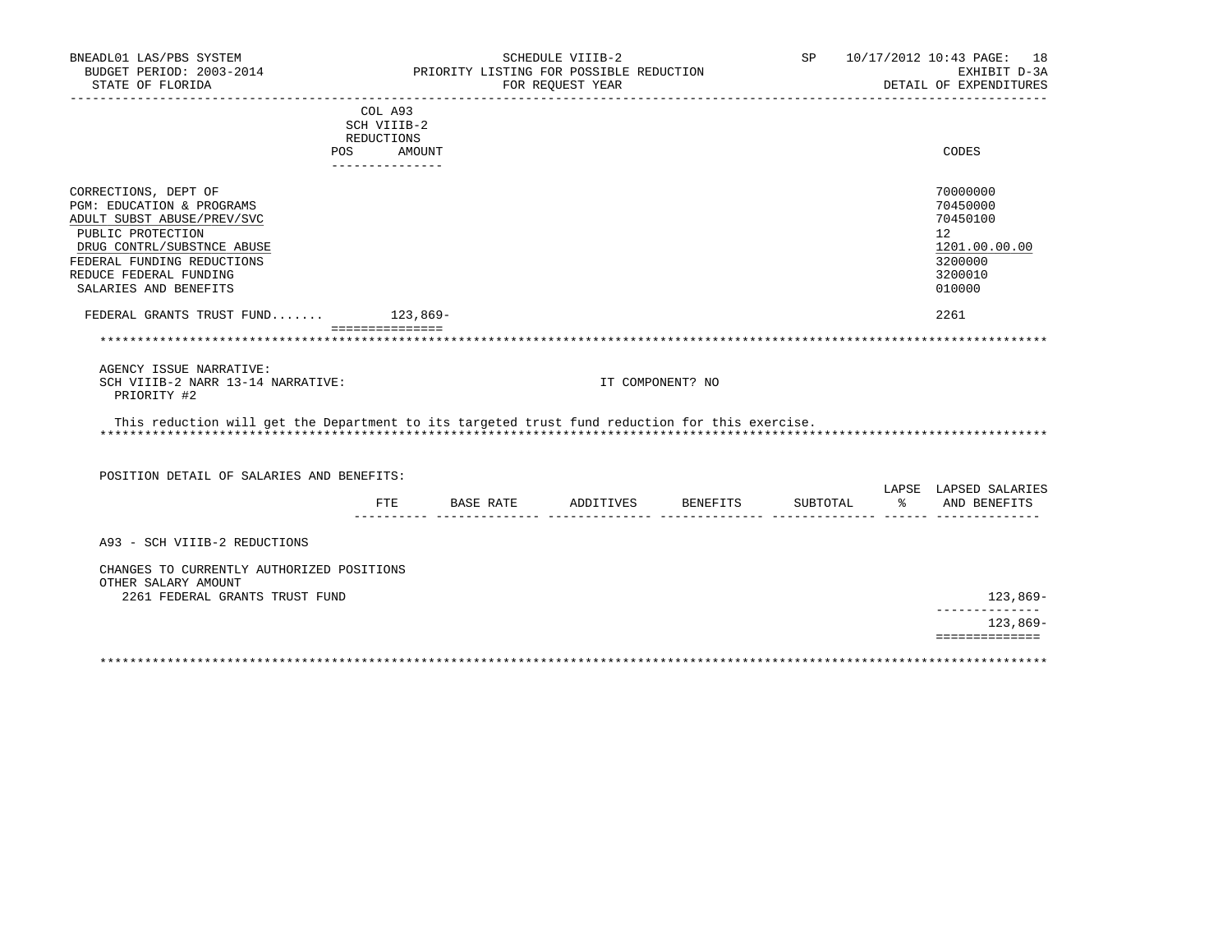|                                                                                                                                                          | COL A93<br>SCH VIIIB-2<br>REDUCTIONS |                                                                    |  |
|----------------------------------------------------------------------------------------------------------------------------------------------------------|--------------------------------------|--------------------------------------------------------------------|--|
|                                                                                                                                                          | AMOUNT<br>POS                        | CODES                                                              |  |
|                                                                                                                                                          |                                      |                                                                    |  |
| CORRECTIONS, DEPT OF<br>PGM: EDUCATION & PROGRAMS<br>ADULT SUBST ABUSE/PREV/SVC<br>PUBLIC PROTECTION<br>DRUG CONTRL/SUBSTNCE ABUSE<br>PROGRAM REDUCTIONS |                                      | 70000000<br>70450000<br>70450100<br>12<br>1201.00.00.00<br>33V0000 |  |
| REMAINING SENTENCE ONE YEAR OR                                                                                                                           |                                      |                                                                    |  |
| MORE<br>SALARIES AND BENEFITS                                                                                                                            |                                      | 33V0010<br>010000                                                  |  |
| GENERAL REVENUE FUND                                                                                                                                     | $58,003-$<br>===============         | 1000                                                               |  |
| SPECIAL CATEGORIES<br>CONTRACT DRUG ABUSE SVCS                                                                                                           |                                      | 100000<br>100716                                                   |  |
| GENERAL REVENUE FUND 231,520-                                                                                                                            | ===============                      | 1000                                                               |  |
| TOTAL: REMAINING SENTENCE ONE YEAR OR<br>MORE                                                                                                            |                                      | 33V0010                                                            |  |
| TOTAL ISSUE                                                                                                                                              | $289,523-$                           |                                                                    |  |
|                                                                                                                                                          |                                      |                                                                    |  |
|                                                                                                                                                          |                                      |                                                                    |  |

 Pursuant to Section 944.17 (3)(a), Florida Statutes, "notwithstanding the provisions of s. 948.03, only those persons who are convicted and sentenced in circuit court to a cumulative sentence of incarceration for 1 year or more, whether sentence is imposed in the same or separate circuits, may be received by the department into the state correctional system. Such persons shall be delivered to the custody of the department at such reception and classification centers as shall be provided for this purpose."

 This proposal would require changing the statute from individuals sentenced to 1 year or more being sent to Department of Corrections to only sending those with 1 year or more left to serve on their sentence. In many cases, individuals who are sentenced to 1 year or more spend a much shorter period of time in Department of Corrections custody due to credit for time served and other factors which is costly to the Department since all inmates must go through the same resource intensive process reception process, regardless of the amount of time on their sentence.

#### RECEPTION

 The Department of Corrections is statutorily mandated to provide for a reception process that fully diagnoses and assesses each and every inmate received into custody to determine his/her needs. This process ensures that inmates are correctly classified for security purposes and placed in facilities best suited to meet the individual's needs identified at intake. The process requires coordination of all units such as Security, Classification, Medical and Mental Health, and Education and Substance Abuse Services. The reception process includes verification of commitment information, medical and mental health exams, property inventory, fingerprinting, formal orientation as well as a myriad of other exams and assessments necessary to comply with statutory mandates. Generally the reception process takes several weeks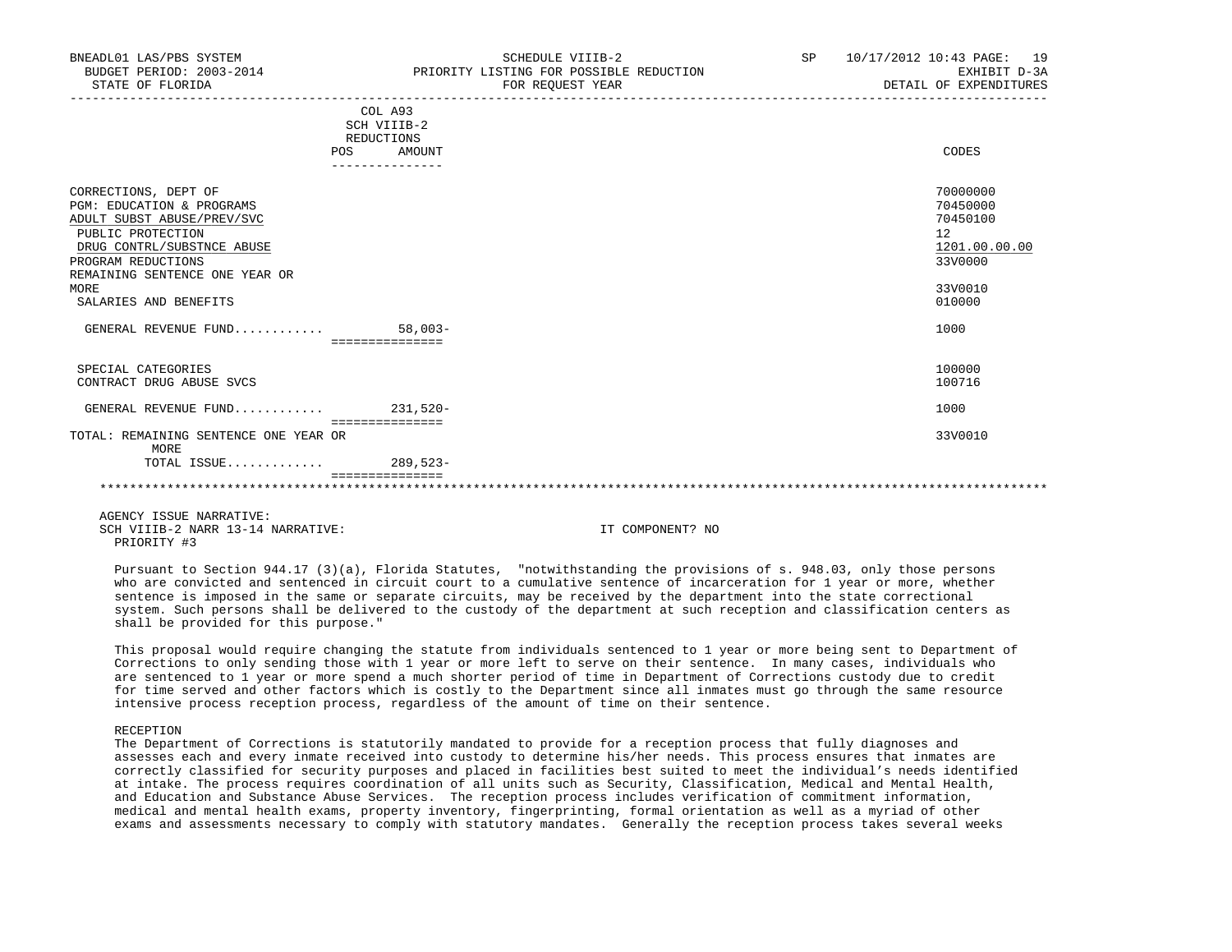|     | --------------- |       |
|-----|-----------------|-------|
| POS | AMOUNT          | CODES |
|     | REDUCTIONS      |       |
|     | SCH VIIIB-2     |       |
|     | COL A93         |       |

| CORRECTIONS, DEPT OF           | 70000000      |
|--------------------------------|---------------|
| PGM: EDUCATION & PROGRAMS      | 70450000      |
| ADULT SUBST ABUSE/PREV/SVC     | 70450100      |
| PUBLIC PROTECTION              | 12            |
| DRUG CONTRL/SUBSTNCE ABUSE     | 1201.00.00.00 |
| PROGRAM REDUCTIONS             | 33V0000       |
| REMAINING SENTENCE ONE YEAR OR |               |
| MORE                           | 33V0010       |
|                                |               |

 to complete, but this is dependent upon the inmate's medical and/or mental health needs, which may require more detailed evaluation. All inmates entering the Department of Correction system, regardless of the time they will serve, must go through the same resource intensive reception process.

#### RELEASE

 The release process serves to ensure that inmates are released only after applicable statutory requirements and transitional needs are met. This typically draws in both institutional and community based resources, ranging from the release officer to medical and mental health staff, probation officers, the courts or the Parole Commission, DCF, sheriffs offices, and various community service providers. The same resource-intensive process is applicable regardless of the period of incarceration in DOC.

 The time frame for the release process is such that when incarceration in DOC custody is less than a year the inmate will have hardly cleared the reception process before the release process begins; sometimes the two overlap.

| Percent |  |
|---------|--|
| 16%     |  |
| 10%     |  |
| $7\,$   |  |
| 6%      |  |
| 5%      |  |
| 5%      |  |
| 4%      |  |
| 3%      |  |
| 3%      |  |
| $3\,$   |  |
| 3%      |  |
| 3%      |  |
|         |  |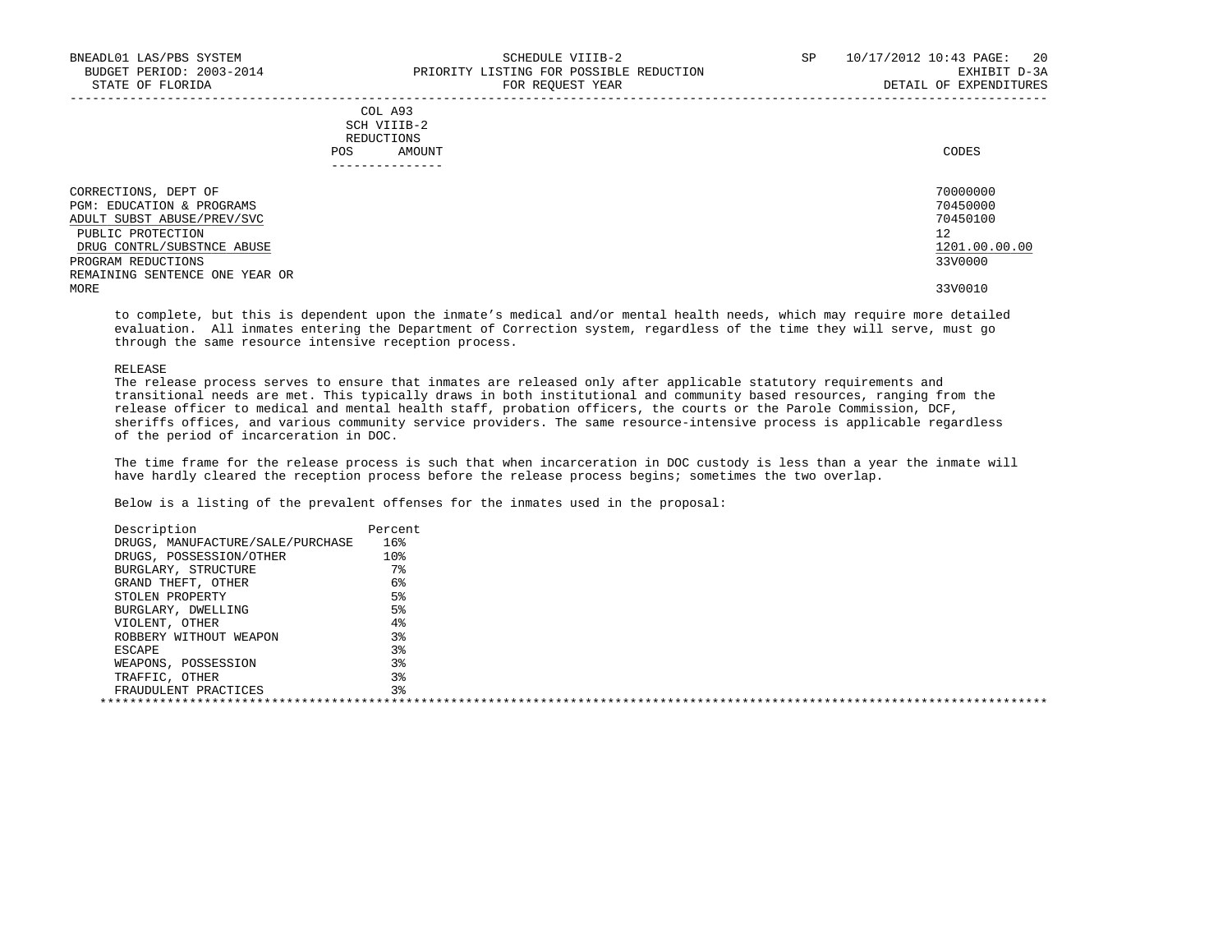| BNEADL01 LAS/PBS SYSTEM<br>BUDGET PERIOD: 2003-2014<br>STATE OF FLORIDA                                                                                                                            | SCHEDULE VIIIB-2<br>PRIORITY LISTING FOR POSSIBLE REDUCTION<br>FOR REQUEST YEAR |            |                    |  |          | 10/17/2012 10:43 PAGE:<br>21<br>EXHIBIT D-3A<br>DETAIL OF EXPENDITURES |                                                                               |
|----------------------------------------------------------------------------------------------------------------------------------------------------------------------------------------------------|---------------------------------------------------------------------------------|------------|--------------------|--|----------|------------------------------------------------------------------------|-------------------------------------------------------------------------------|
|                                                                                                                                                                                                    | COL A93<br>SCH VIIIB-2<br>REDUCTIONS<br>POS<br>---------------                  | AMOUNT     |                    |  |          |                                                                        | CODES                                                                         |
| CORRECTIONS, DEPT OF<br>PGM: EDUCATION & PROGRAMS<br>ADULT SUBST ABUSE/PREV/SVC<br>PUBLIC PROTECTION<br>DRUG CONTRL/SUBSTNCE ABUSE<br>PROGRAM REDUCTIONS<br>REMAINING SENTENCE ONE YEAR OR<br>MORE |                                                                                 |            |                    |  |          |                                                                        | 70000000<br>70450000<br>70450100<br>12<br>1201.00.00.00<br>33V0000<br>33V0010 |
| POSITION DETAIL OF SALARIES AND BENEFITS:                                                                                                                                                          |                                                                                 |            |                    |  |          |                                                                        | LAPSE LAPSED SALARIES                                                         |
|                                                                                                                                                                                                    | $_{\rm FTE}$                                                                    | BASE RATE  | ADDITIVES BENEFITS |  | SUBTOTAL | ‱                                                                      | AND BENEFITS                                                                  |
| A93 - SCH VIIIB-2 REDUCTIONS                                                                                                                                                                       |                                                                                 |            |                    |  |          |                                                                        |                                                                               |
| CHANGES TO CURRENTLY AUTHORIZED POSITIONS<br>OTHER SALARY AMOUNT                                                                                                                                   |                                                                                 |            |                    |  |          |                                                                        |                                                                               |
| 1000 GENERAL REVENUE FUND                                                                                                                                                                          |                                                                                 |            |                    |  |          |                                                                        | $58,003-$                                                                     |
|                                                                                                                                                                                                    |                                                                                 |            |                    |  |          |                                                                        | $58,003-$<br>==============                                                   |
| TOTAL: DRUG CONTRL/SUBSTNCE ABUSE<br>BY FUND TYPE                                                                                                                                                  |                                                                                 |            |                    |  |          |                                                                        | 1201.00.00.00                                                                 |
| GENERAL REVENUE FUND<br>TRUST FUNDS                                                                                                                                                                | 289,523-                                                                        | 123,869-   |                    |  |          |                                                                        | 1000<br>2000                                                                  |
| TOTAL PROG COMP                                                                                                                                                                                    | ---------------<br>===============                                              | $413,392-$ |                    |  |          |                                                                        |                                                                               |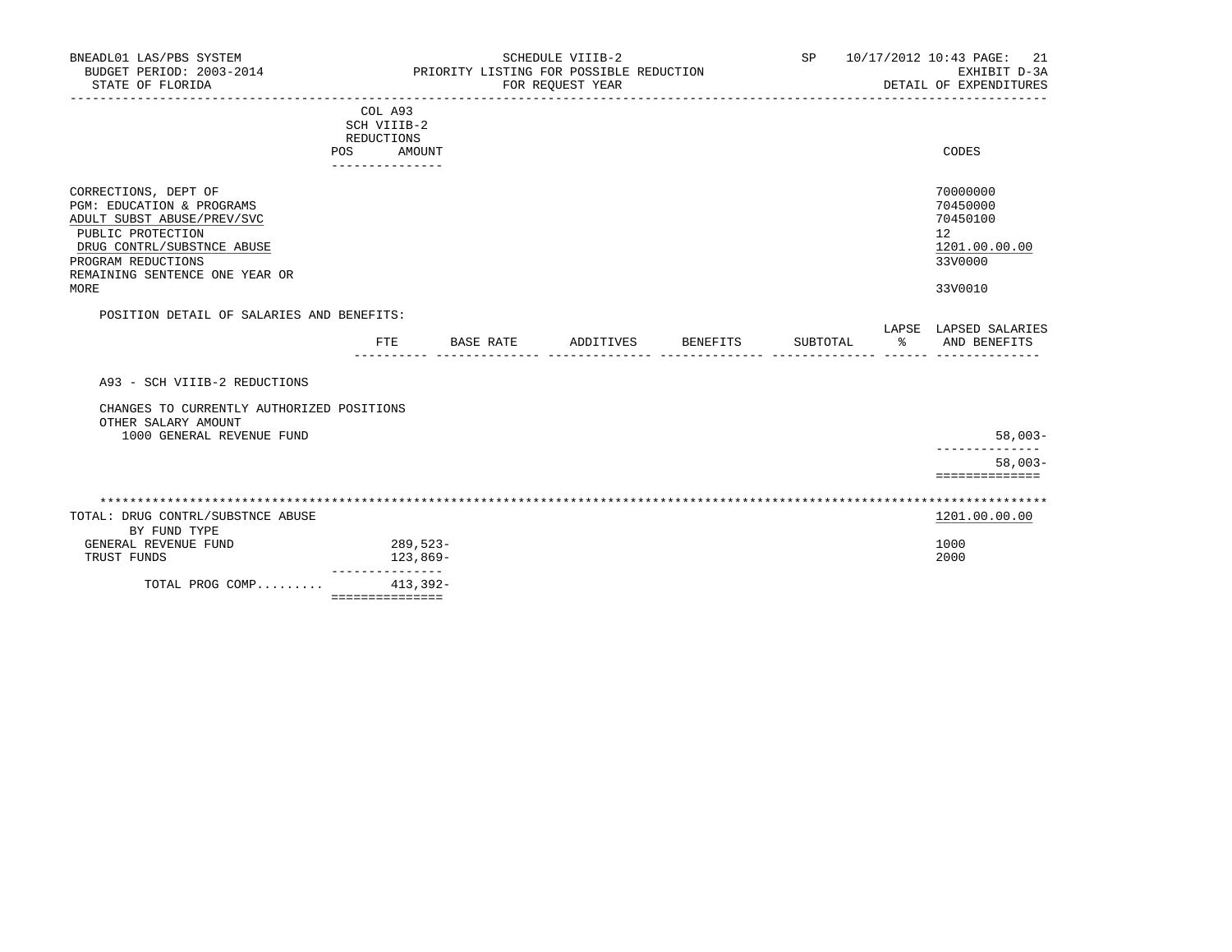|                                                                                                  | COL A93<br>SCH VIIIB-2<br>REDUCTIONS |    |                                  |
|--------------------------------------------------------------------------------------------------|--------------------------------------|----|----------------------------------|
| POS                                                                                              | AMOUNT                               |    | CODES                            |
|                                                                                                  | ---------------                      |    |                                  |
| CORRECTIONS, DEPT OF<br>PGM: EDUCATION & PROGRAMS<br>BASIC EDUCATION SKILLS<br>PUBLIC PROTECTION |                                      | 12 | 70000000<br>70450000<br>70450200 |
| ADULT PRISONS                                                                                    |                                      |    | 1206.00.00.00                    |
| PROGRAM REDUCTIONS                                                                               |                                      |    | 33V0000                          |
| REMAINING SENTENCE ONE YEAR OR                                                                   |                                      |    |                                  |
| MORE                                                                                             |                                      |    | 33V0010                          |
| SALARIES AND BENEFITS                                                                            |                                      |    | 010000                           |
| GENERAL REVENUE FUND $1,063,376-$                                                                | ===============                      |    | 1000                             |
| EXPENSES                                                                                         |                                      |    | 040000                           |
| GENERAL REVENUE FUND                                                                             | 314,391-<br>===============          |    | 1000                             |
| TOTAL: REMAINING SENTENCE ONE YEAR OR<br>MORE                                                    |                                      |    | 33V0010                          |
| TOTAL ISSUE                                                                                      | 1,377,767-                           |    |                                  |
|                                                                                                  |                                      |    |                                  |
|                                                                                                  |                                      |    |                                  |

This issue was updated on October 17, 2012 to reflect an increase in the reduction.

 Pursuant to Section 944.17 (3)(a), Florida Statutes, "notwithstanding the provisions of s. 948.03, only those persons who are convicted and sentenced in circuit court to a cumulative sentence of incarceration for 1 year or more, whether sentence is imposed in the same or separate circuits, may be received by the department into the state correctional system. Such persons shall be delivered to the custody of the department at such reception and classification centers as shall be provided for this purpose."

 This proposal would require changing the statute from individuals sentenced to 1 year or more being sent to Department of Corrections to only sending those with 1 year or more left to serve on their sentence. In many cases, individuals who are sentenced to 1 year or more spend a much shorter period of time in Department of Corrections custody due to credit for time served and other factors which is costly to the Department since all inmates must go through the same resource intensive process reception process, regardless of the amount of time on their sentence.

RECEPTION

 The Department of Corrections is statutorily mandated to provide for a reception process that fully diagnoses and assesses each and every inmate received into custody to determine his/her needs. This process ensures that inmates are correctly classified for security purposes and placed in facilities best suited to meet the individual's needs identified at intake. The process requires coordination of all units such as Security, Classification, Medical and Mental Health, and Education and Substance Abuse Services. The reception process includes verification of commitment information, medical and mental health exams, property inventory, fingerprinting, formal orientation as well as a myriad of other exams and assessments necessary to comply with statutory mandates. Generally the reception process takes several weeks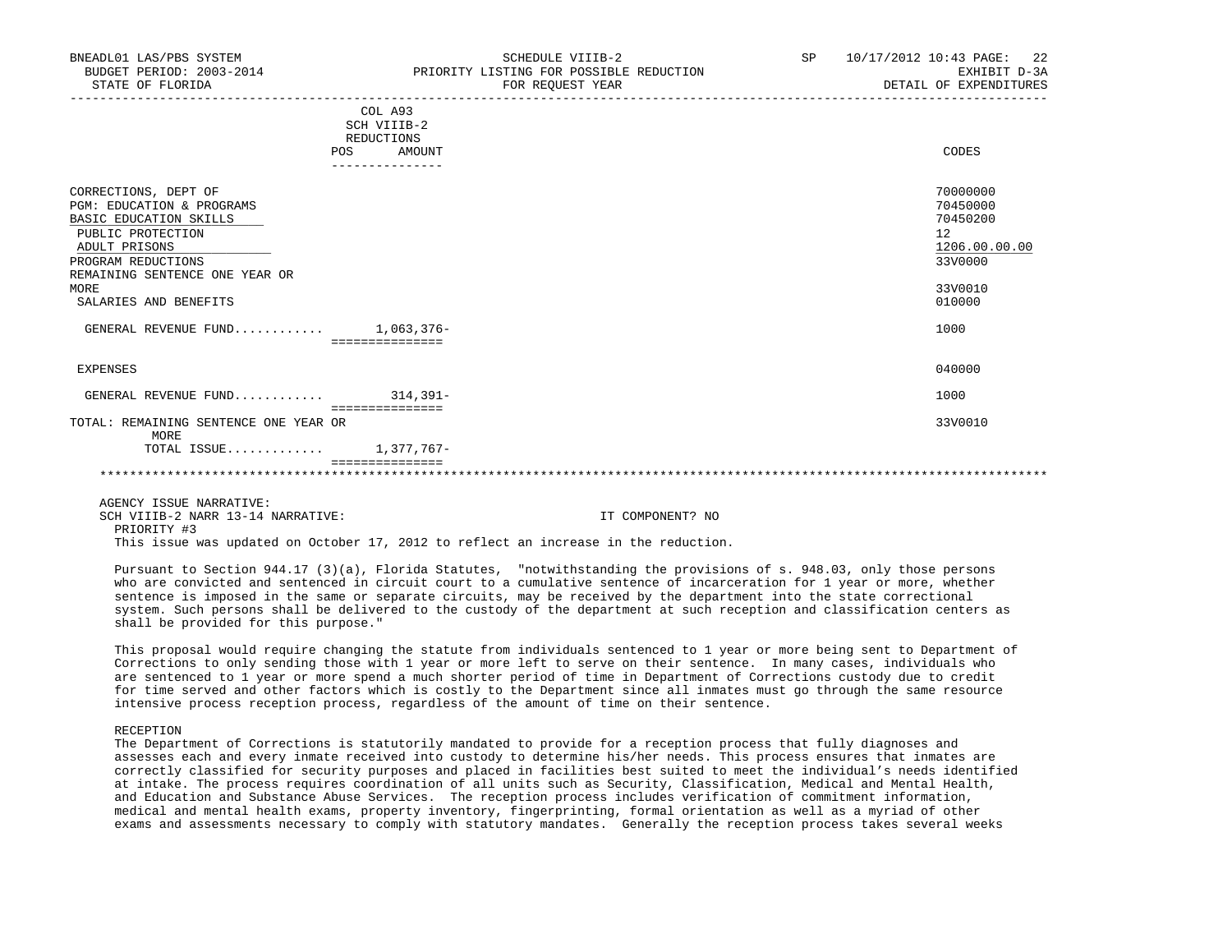| COL A93     |       |
|-------------|-------|
| SCH VIIIB-2 |       |
| REDUCTIONS  |       |
| AMOUNT      | CODES |
|             |       |

| 70000000<br>70450000<br>70450200<br>12<br>1206.00.00.00 |
|---------------------------------------------------------|
| 33V0000<br>33V0010                                      |
|                                                         |

 to complete, but this is dependent upon the inmate's medical and/or mental health needs, which may require more detailed evaluation. All inmates entering the Department of Correction system, regardless of the time they will serve, must go through the same resource intensive reception process.

#### RELEASE

 The release process serves to ensure that inmates are released only after applicable statutory requirements and transitional needs are met. This typically draws in both institutional and community based resources, ranging from the release officer to medical and mental health staff, probation officers, the courts or the Parole Commission, DCF, sheriffs offices, and various community service providers. The same resource-intensive process is applicable regardless of the period of incarceration in DOC.

 The time frame for the release process is such that when incarceration in DOC custody is less than a year the inmate will have hardly cleared the reception process before the release process begins; sometimes the two overlap.

| Description                      | Percent |  |
|----------------------------------|---------|--|
| DRUGS, MANUFACTURE/SALE/PURCHASE | 16%     |  |
| DRUGS, POSSESSION/OTHER          | 10%     |  |
| BURGLARY, STRUCTURE              | $7\,$   |  |
| GRAND THEFT, OTHER               | 6%      |  |
| STOLEN PROPERTY                  | 5%      |  |
| BURGLARY, DWELLING               | 5%      |  |
| VIOLENT, OTHER                   | 4%      |  |
| ROBBERY WITHOUT WEAPON           | 3%      |  |
| ESCAPE                           | 3%      |  |
| WEAPONS, POSSESSION              | 38      |  |
| TRAFFIC, OTHER                   | 3%      |  |
| FRAUDULENT PRACTICES             | 3%      |  |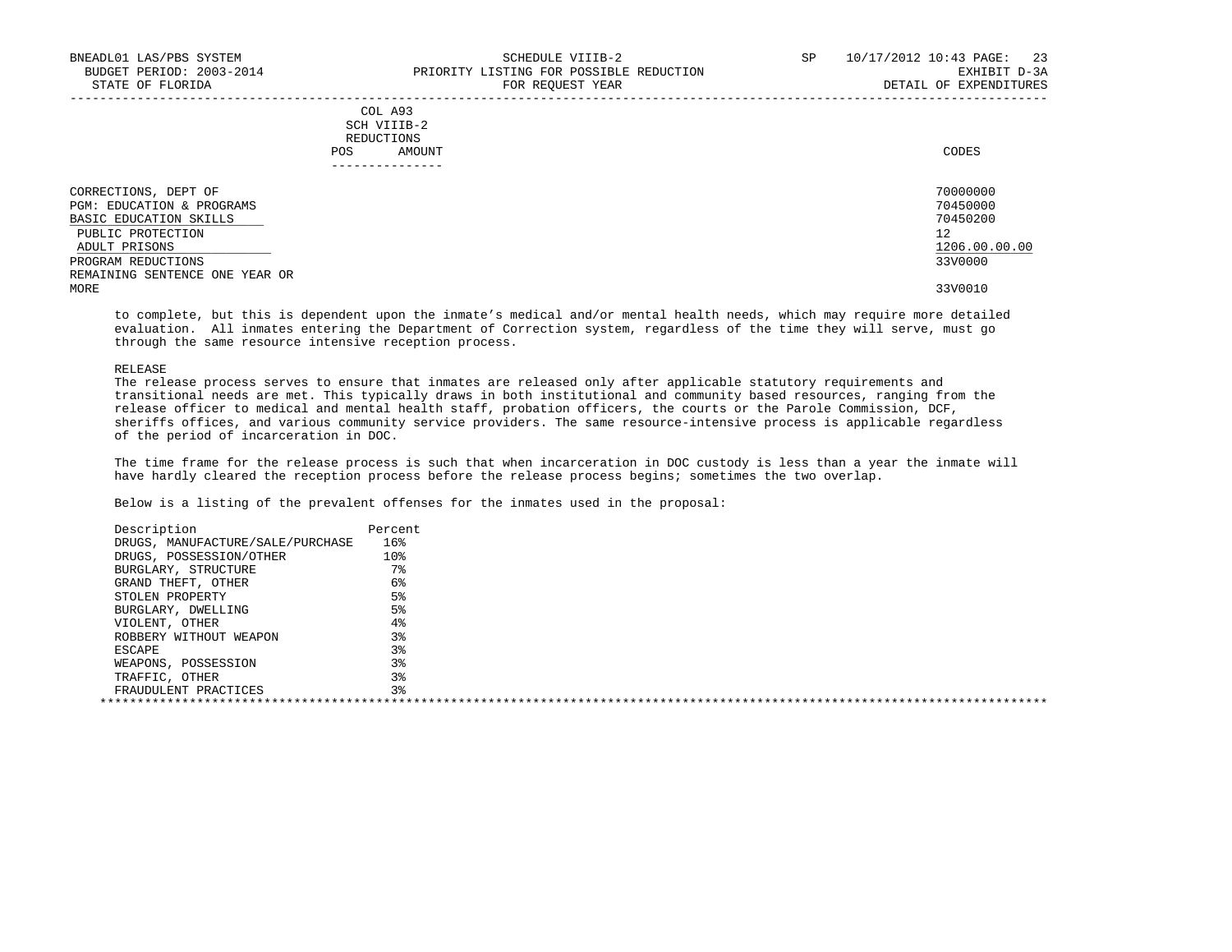| BNEADL01 LAS/PBS SYSTEM<br>BUDGET PERIOD: 2003-2014<br>STATE OF FLORIDA                                                                                                                  | PRIORITY LISTING FOR POSSIBLE REDUCTION                                      | <b>SP</b> |           | 10/17/2012 10:43 PAGE: 24<br>EXHIBIT D-3A<br>DETAIL OF EXPENDITURES |          |          |                                                                               |
|------------------------------------------------------------------------------------------------------------------------------------------------------------------------------------------|------------------------------------------------------------------------------|-----------|-----------|---------------------------------------------------------------------|----------|----------|-------------------------------------------------------------------------------|
|                                                                                                                                                                                          | COL A93<br>SCH VIIIB-2<br><b>REDUCTIONS</b><br><b>POS</b><br>--------------- | AMOUNT    |           |                                                                     |          |          | CODES                                                                         |
| CORRECTIONS, DEPT OF<br>PGM: EDUCATION & PROGRAMS<br>BASIC EDUCATION SKILLS<br>PUBLIC PROTECTION<br>ADULT PRISONS<br>PROGRAM REDUCTIONS<br>REMAINING SENTENCE ONE YEAR OR<br><b>MORE</b> |                                                                              |           |           |                                                                     |          |          | 70000000<br>70450000<br>70450200<br>12<br>1206.00.00.00<br>33V0000<br>33V0010 |
| POSITION DETAIL OF SALARIES AND BENEFITS:                                                                                                                                                |                                                                              |           |           |                                                                     |          |          | LAPSE LAPSED SALARIES                                                         |
|                                                                                                                                                                                          | FTE                                                                          | BASE RATE | ADDITIVES | BENEFITS                                                            | SUBTOTAL | $\sim$ 8 | AND BENEFITS                                                                  |
| A93 - SCH VIIIB-2 REDUCTIONS                                                                                                                                                             |                                                                              |           |           |                                                                     |          |          |                                                                               |
| CHANGES TO CURRENTLY AUTHORIZED POSITIONS<br>OTHER SALARY AMOUNT<br>1000 GENERAL REVENUE FUND                                                                                            |                                                                              |           |           |                                                                     |          |          | $1,063,376-$                                                                  |
|                                                                                                                                                                                          |                                                                              |           |           |                                                                     |          |          | $1,063,376-$<br>==============                                                |
|                                                                                                                                                                                          |                                                                              |           |           |                                                                     |          |          |                                                                               |
| TOTAL: ADULT PRISONS<br>BY FUND TYPE                                                                                                                                                     |                                                                              |           |           |                                                                     |          |          | 1206.00.00.00                                                                 |
| GENERAL REVENUE FUND 1,377,767-                                                                                                                                                          | ===============                                                              |           |           |                                                                     |          |          | 1000                                                                          |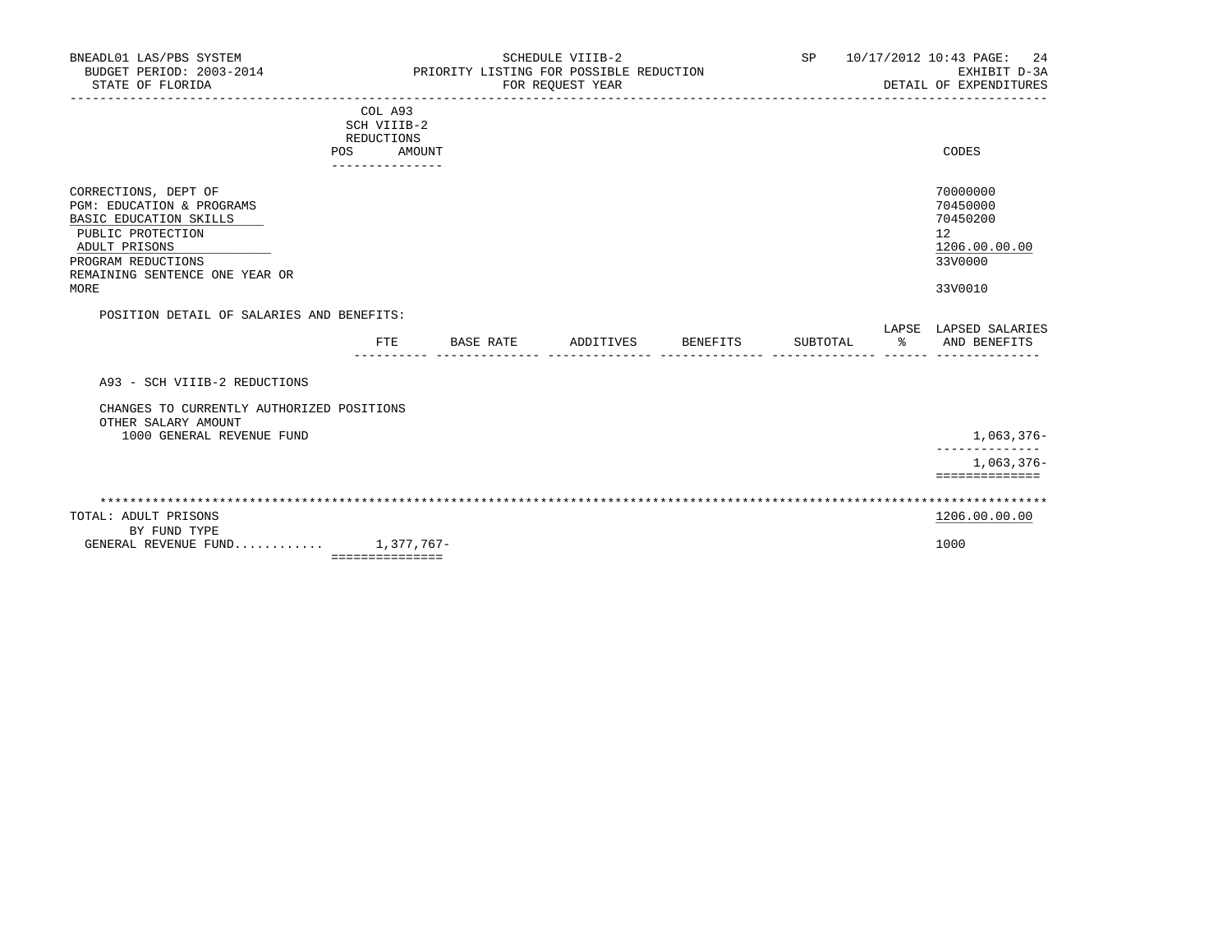| BNEADL01 LAS/PBS SYSTEM<br>BUDGET PERIOD: 2003-2014<br>STATE OF FLORIDA                        |                           | PRIORITY LISTING FOR POSSIBLE REDUCTION | SCHEDULE VIIIB-2<br>FOR REQUEST YEAR |                  |                                                           |      | 25<br>SP 10/17/2012 10:43 PAGE:<br>EXHIBIT D-3A<br>DETAIL OF EXPENDITURES |
|------------------------------------------------------------------------------------------------|---------------------------|-----------------------------------------|--------------------------------------|------------------|-----------------------------------------------------------|------|---------------------------------------------------------------------------|
|                                                                                                | COL A93                   |                                         |                                      |                  |                                                           |      |                                                                           |
|                                                                                                | SCH VIIIB-2               |                                         |                                      |                  |                                                           |      |                                                                           |
|                                                                                                | REDUCTIONS                |                                         |                                      |                  |                                                           |      | <b>CODES</b>                                                              |
| POS.                                                                                           | AMOUNT<br>_______________ |                                         |                                      |                  |                                                           |      |                                                                           |
| CORRECTIONS, DEPT OF                                                                           |                           |                                         |                                      |                  |                                                           |      | 70000000                                                                  |
| PGM: EDUCATION & PROGRAMS                                                                      |                           |                                         |                                      |                  |                                                           |      | 70450000                                                                  |
| ADULT OFFN TRNS/REHAB/SPPT                                                                     |                           |                                         |                                      |                  |                                                           |      | 70450300                                                                  |
| PUBLIC PROTECTION                                                                              |                           |                                         |                                      |                  |                                                           |      | 12                                                                        |
| ADULT PRISONS                                                                                  |                           |                                         |                                      |                  |                                                           |      | 1206.00.00.00                                                             |
| FEDERAL FUNDING REDUCTIONS                                                                     |                           |                                         |                                      |                  |                                                           |      | 3200000                                                                   |
| REDUCE FEDERAL FUNDING<br>SALARIES AND BENEFITS                                                |                           |                                         |                                      |                  |                                                           |      | 3200010<br>010000                                                         |
| FEDERAL GRANTS TRUST FUND 250,000-                                                             |                           |                                         |                                      |                  |                                                           |      | 2261                                                                      |
|                                                                                                | ===============           |                                         |                                      |                  |                                                           |      |                                                                           |
| AGENCY ISSUE NARRATIVE:                                                                        |                           |                                         |                                      |                  |                                                           |      |                                                                           |
| SCH VIIIB-2 NARR 13-14 NARRATIVE:<br>PRIORITY #2                                               |                           |                                         |                                      | IT COMPONENT? NO |                                                           |      |                                                                           |
| This reduction will get the Department to its targeted trust fund reduction for this exercise. |                           |                                         |                                      |                  |                                                           |      |                                                                           |
| POSITION DETAIL OF SALARIES AND BENEFITS:                                                      |                           |                                         |                                      |                  |                                                           |      |                                                                           |
|                                                                                                |                           | FTE BASE RATE                           | ADDITIVES BENEFITS                   |                  | SUBTOTAL<br><u> ------- -------------- ----- --- ----</u> | ော ေ | LAPSE LAPSED SALARIES<br>AND BENEFITS                                     |
| A93 - SCH VIIIB-2 REDUCTIONS                                                                   |                           |                                         |                                      |                  |                                                           |      |                                                                           |
| CHANGES TO CURRENTLY AUTHORIZED POSITIONS<br>OTHER SALARY AMOUNT                               |                           |                                         |                                      |                  |                                                           |      |                                                                           |
| 2261 FEDERAL GRANTS TRUST FUND                                                                 |                           |                                         |                                      |                  |                                                           |      | $250,000 -$                                                               |
|                                                                                                |                           |                                         |                                      |                  |                                                           |      | ---------------<br>$250,000 -$                                            |
|                                                                                                |                           |                                         |                                      |                  |                                                           |      | ==============                                                            |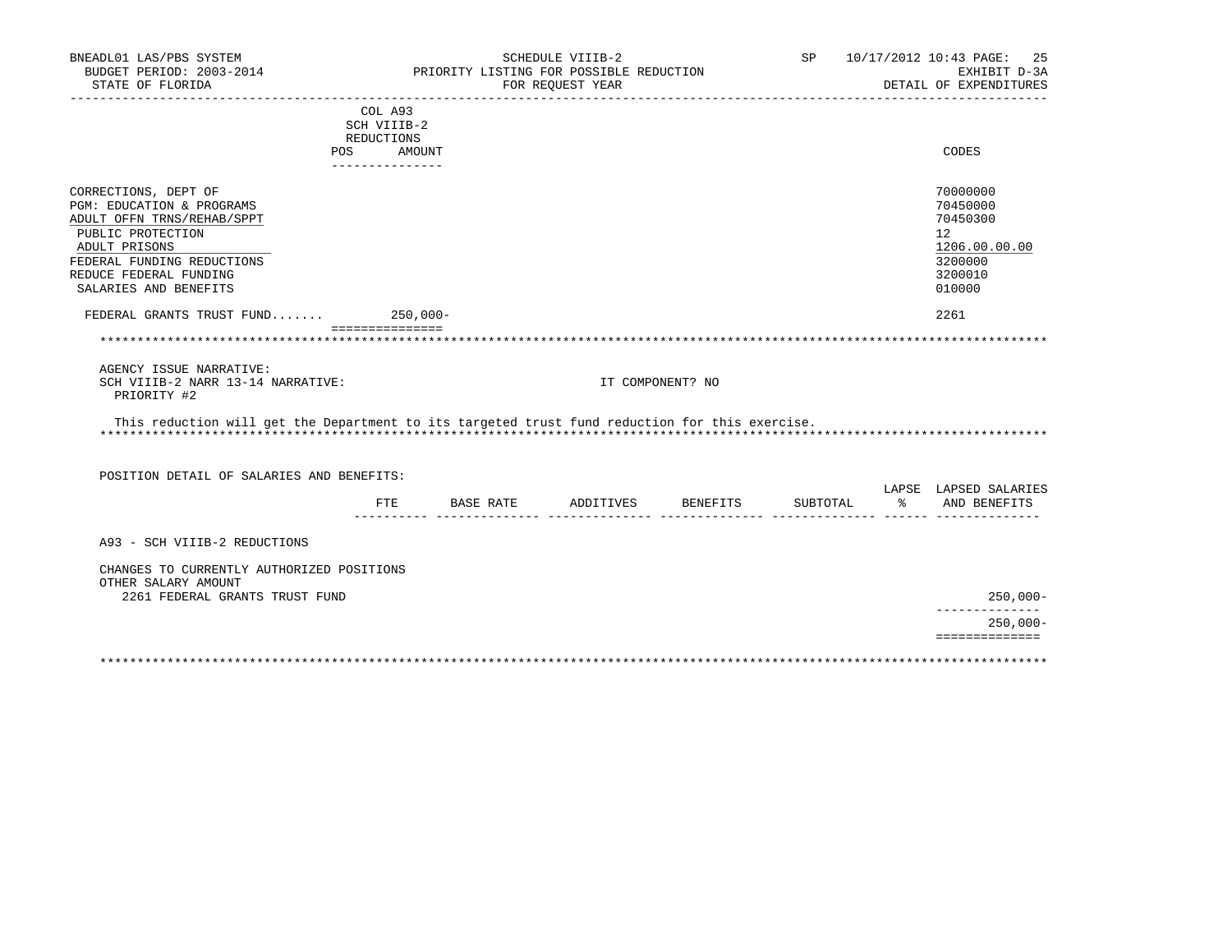| COL A93<br>SCH VIIIB-2<br>REDUCTIONS<br>CODES<br>POS<br>AMOUNT<br>70000000<br>CORRECTIONS, DEPT OF<br>70450000<br>PGM: EDUCATION & PROGRAMS<br>ADULT OFFN TRNS/REHAB/SPPT<br>70450300<br>PUBLIC PROTECTION<br>12<br>ADULT PRISONS<br>1206.00.00.00<br>33V0000<br>PROGRAM REDUCTIONS<br>REMAINING SENTENCE ONE YEAR OR<br>33V0010<br>MORE<br>SALARIES AND BENEFITS<br>010000<br>GENERAL REVENUE FUND $275.355 -$<br>1000<br>===============<br>100000<br>SPECIAL CATEGORIES<br>CONTRACTED SERVICES<br>100777<br>GENERAL REVENUE FUND $185.606 -$<br>1000<br>===============<br>33V0010<br>TOTAL: REMAINING SENTENCE ONE YEAR OR<br>MORE<br>TOTAL ISSUE<br>460,961- |  |  |
|-------------------------------------------------------------------------------------------------------------------------------------------------------------------------------------------------------------------------------------------------------------------------------------------------------------------------------------------------------------------------------------------------------------------------------------------------------------------------------------------------------------------------------------------------------------------------------------------------------------------------------------------------------------------|--|--|
|                                                                                                                                                                                                                                                                                                                                                                                                                                                                                                                                                                                                                                                                   |  |  |
|                                                                                                                                                                                                                                                                                                                                                                                                                                                                                                                                                                                                                                                                   |  |  |
|                                                                                                                                                                                                                                                                                                                                                                                                                                                                                                                                                                                                                                                                   |  |  |
|                                                                                                                                                                                                                                                                                                                                                                                                                                                                                                                                                                                                                                                                   |  |  |
|                                                                                                                                                                                                                                                                                                                                                                                                                                                                                                                                                                                                                                                                   |  |  |
|                                                                                                                                                                                                                                                                                                                                                                                                                                                                                                                                                                                                                                                                   |  |  |
|                                                                                                                                                                                                                                                                                                                                                                                                                                                                                                                                                                                                                                                                   |  |  |
|                                                                                                                                                                                                                                                                                                                                                                                                                                                                                                                                                                                                                                                                   |  |  |
|                                                                                                                                                                                                                                                                                                                                                                                                                                                                                                                                                                                                                                                                   |  |  |
|                                                                                                                                                                                                                                                                                                                                                                                                                                                                                                                                                                                                                                                                   |  |  |
|                                                                                                                                                                                                                                                                                                                                                                                                                                                                                                                                                                                                                                                                   |  |  |
|                                                                                                                                                                                                                                                                                                                                                                                                                                                                                                                                                                                                                                                                   |  |  |
|                                                                                                                                                                                                                                                                                                                                                                                                                                                                                                                                                                                                                                                                   |  |  |
|                                                                                                                                                                                                                                                                                                                                                                                                                                                                                                                                                                                                                                                                   |  |  |
|                                                                                                                                                                                                                                                                                                                                                                                                                                                                                                                                                                                                                                                                   |  |  |
|                                                                                                                                                                                                                                                                                                                                                                                                                                                                                                                                                                                                                                                                   |  |  |
|                                                                                                                                                                                                                                                                                                                                                                                                                                                                                                                                                                                                                                                                   |  |  |
|                                                                                                                                                                                                                                                                                                                                                                                                                                                                                                                                                                                                                                                                   |  |  |
|                                                                                                                                                                                                                                                                                                                                                                                                                                                                                                                                                                                                                                                                   |  |  |
|                                                                                                                                                                                                                                                                                                                                                                                                                                                                                                                                                                                                                                                                   |  |  |
|                                                                                                                                                                                                                                                                                                                                                                                                                                                                                                                                                                                                                                                                   |  |  |

 Pursuant to Section 944.17 (3)(a), Florida Statutes, "notwithstanding the provisions of s. 948.03, only those persons who are convicted and sentenced in circuit court to a cumulative sentence of incarceration for 1 year or more, whether sentence is imposed in the same or separate circuits, may be received by the department into the state correctional system. Such persons shall be delivered to the custody of the department at such reception and classification centers as shall be provided for this purpose."

 This proposal would require changing the statute from individuals sentenced to 1 year or more being sent to Department of Corrections to only sending those with 1 year or more left to serve on their sentence. In many cases, individuals who are sentenced to 1 year or more spend a much shorter period of time in Department of Corrections custody due to credit for time served and other factors which is costly to the Department since all inmates must go through the same resource intensive process reception process, regardless of the amount of time on their sentence.

#### RECEPTION

 The Department of Corrections is statutorily mandated to provide for a reception process that fully diagnoses and assesses each and every inmate received into custody to determine his/her needs. This process ensures that inmates are correctly classified for security purposes and placed in facilities best suited to meet the individual's needs identified at intake. The process requires coordination of all units such as Security, Classification, Medical and Mental Health, and Education and Substance Abuse Services. The reception process includes verification of commitment information, medical and mental health exams, property inventory, fingerprinting, formal orientation as well as a myriad of other exams and assessments necessary to comply with statutory mandates. Generally the reception process takes several weeks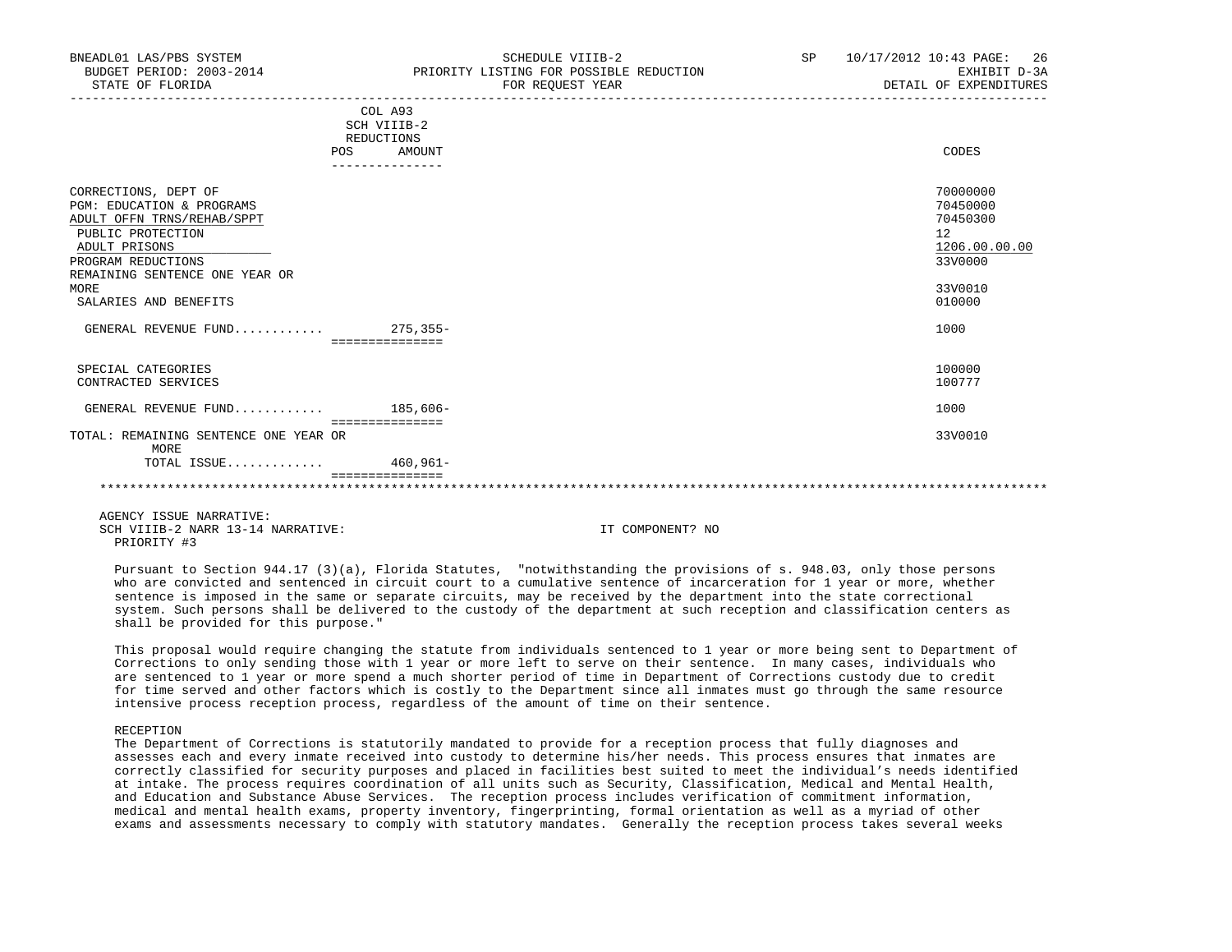|     | --------------- |       |
|-----|-----------------|-------|
| POS | AMOUNT          | CODES |
|     | REDUCTIONS      |       |
|     | SCH VIIIB-2     |       |
|     | COL A93         |       |

| CORRECTIONS, DEPT OF           | 70000000      |
|--------------------------------|---------------|
| PGM: EDUCATION & PROGRAMS      | 70450000      |
| ADULT OFFN TRNS/REHAB/SPPT     | 70450300      |
| PUBLIC PROTECTION              | 12            |
| ADULT PRISONS                  | 1206.00.00.00 |
| PROGRAM REDUCTIONS             | 33V0000       |
| REMAINING SENTENCE ONE YEAR OR |               |
| MORE                           | 33V0010       |

 to complete, but this is dependent upon the inmate's medical and/or mental health needs, which may require more detailed evaluation. All inmates entering the Department of Correction system, regardless of the time they will serve, must go through the same resource intensive reception process.

#### RELEASE

 The release process serves to ensure that inmates are released only after applicable statutory requirements and transitional needs are met. This typically draws in both institutional and community based resources, ranging from the release officer to medical and mental health staff, probation officers, the courts or the Parole Commission, DCF, sheriffs offices, and various community service providers. The same resource-intensive process is applicable regardless of the period of incarceration in DOC.

 The time frame for the release process is such that when incarceration in DOC custody is less than a year the inmate will have hardly cleared the reception process before the release process begins; sometimes the two overlap.

| Description                      | Percent |  |
|----------------------------------|---------|--|
| DRUGS, MANUFACTURE/SALE/PURCHASE | 16%     |  |
| DRUGS, POSSESSION/OTHER          | 10%     |  |
| BURGLARY, STRUCTURE              | $7\,$   |  |
| GRAND THEFT, OTHER               | 6%      |  |
| STOLEN PROPERTY                  | 5%      |  |
| BURGLARY, DWELLING               | 5%      |  |
| VIOLENT, OTHER                   | 4%      |  |
| ROBBERY WITHOUT WEAPON           | 3%      |  |
| ESCAPE                           | 3%      |  |
| WEAPONS, POSSESSION              | 38      |  |
| TRAFFIC, OTHER                   | 3%      |  |
| FRAUDULENT PRACTICES             | 3%      |  |